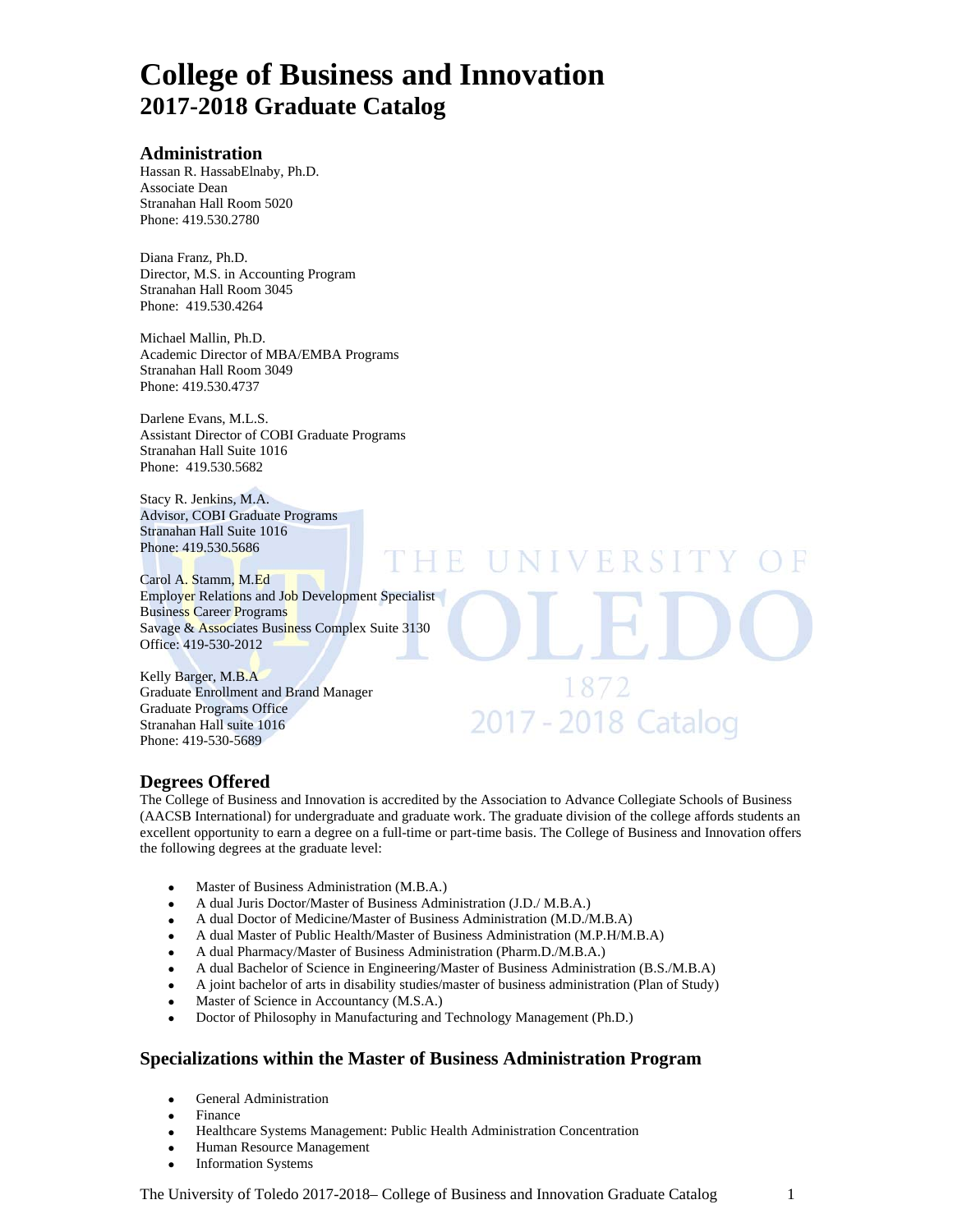- International Business
- Leadership
- Marketing
- Operations and Supply Chain Management

### **Specializations within the Master of Science in Accountancy**

- General Track
- Auditing and IT Track
- Financial Reporting and Finance Track
- Strategic Management Track
- Accounting and Operations Management Track

# **Admissions Policies**

# **General Requirements**

Refer to the College of Graduate Studies admissions section of this catalog for University of Toledo College of Graduate Studies admissions requirements and classification of graduate students.

## **Admission to Master of Business Administration (M.B.A.) Program**

Admission to the M.B.A. program is available to those students who have completed an undergraduate degree and can demonstrate high promise of success in a graduate business degree program. The college has adopted qualitative admissions standards in which applicants are considered on the basis of their merits, with weight given to the quality of prior academic achievement, the Graduate Management Admissions Test (GMAT) scores, professional experience indicating increased levels of responsibility, and other relevant information that the candidate may share with the admissions committee.

The typical admitted student in the M.B.A. program has at least a 2.7 undergraduate GPA and 450 on the GMAT. However, for admission to the M.B.A. GMAT scores and undergraduate GPA will not be the sole basis for admissions decisions.

The following documents are required for admission to the program:

- 1. Official transcripts from each post-secondary institution attended.
- 2. Official GMAT scores sent directly from the Graduate Management Admissions Council (GMAC) to the College of Graduate Studies. GMAT scores must be no more than five years old. For students applying to the J.D./M.B.A. dual degree program, the LSAT must have been taken within the last three years.
	- a. GMAT Waivers
		- i. Who is eligible for consideration for a GMAT waiver?
		- ii. UT COBI BBA undergrads graduating in Spring 2016 and 3.0 GPA or UT undergrads from another college with a business minor graduating in Spring 2016 and a 3.0 GPA.
		- iii. UT graduates with COBI BBA and 3.0 GPA or UT graduates with business minor and a 3.0 GPA. Graduated in last three years.
		- iv. UT graduates with non-BBA and a 3.3 GPA or UT graduates with non-business minor and a 3.3 GPA. Graduated in last three years.
		- v. UT graduates with non-business graduate degree and a 3.3 GPA. Graduated in last three years.
		- vi. Any candidate with a bachelor's degree; a 3.0 GPA; and significant, relevant and progressive work experience (deemed acceptable by COBI Graduate Programs Office and COBI Executive Associate Dean).
	- b. Inquirers must have completed the online application for enrollment in the term in which they are requesting the GMAT waiver.
	- c. The GMAT waiver will be valid for the term of admission per the online application.
		- i. If the student does not enroll in the original term of admission, they may request that the COBI Graduate Programs Office re-evaluate their GMAT waiver request for the new term of admission.
	- d. This waiver does not apply to graduate assistantships. Applicants who want to be considered for a graduate assistantship, must take the GMAT and score 500 or higher.
	- e. This waiver does not apply to the MSA, EMBA, or global MBA programs.

The University of Toledo 2017-2018– College of Business and Innovation Graduate Catalog 2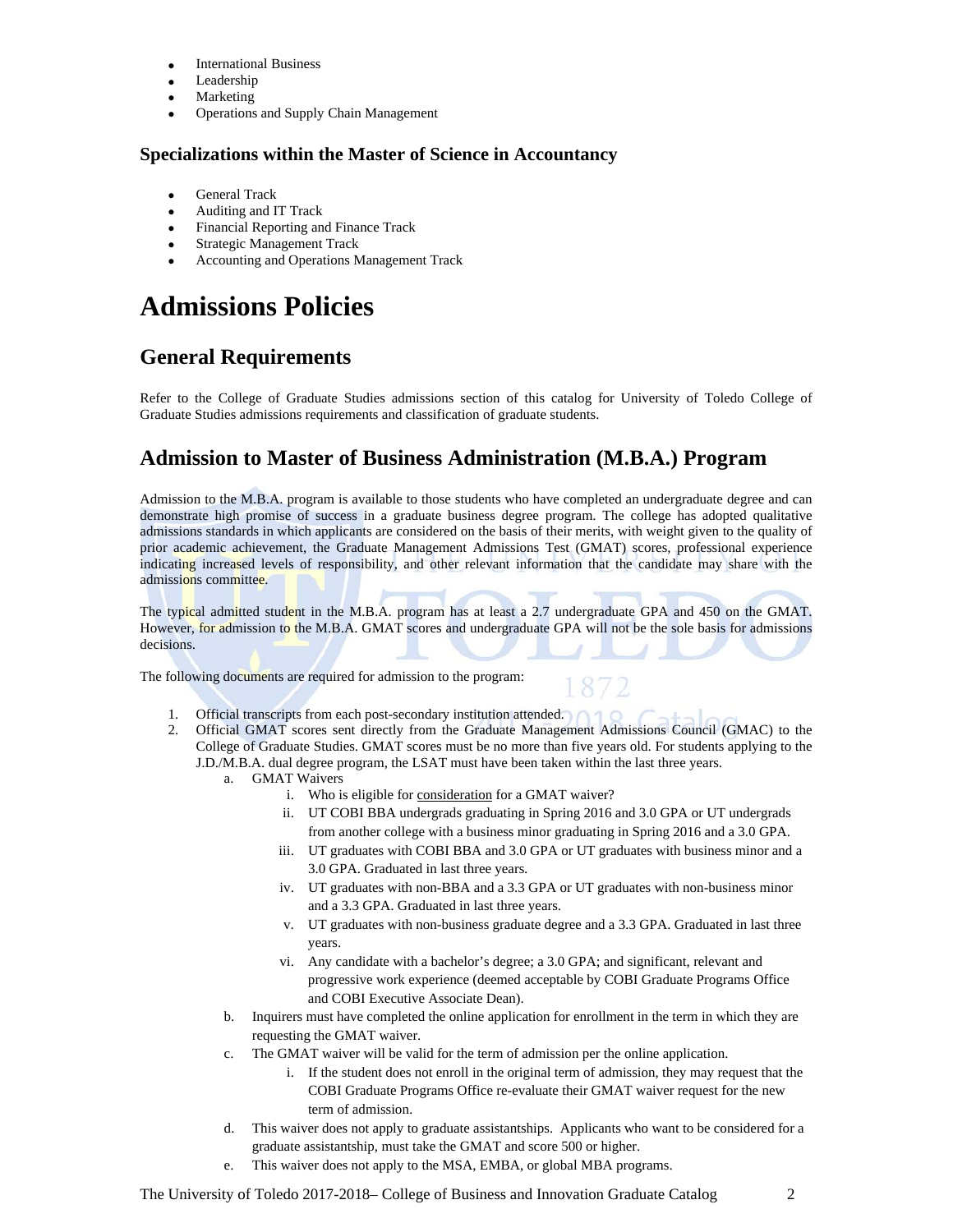- 3. At least one letter of reference from individuals who know the applicant in a professional capacity.
- 4. The statement of purpose as required on the application for admission.

In the case of students whose native language is not English, a score of at least 550 (paper based), 213 (computer based), or 80 (internet based) on the Test of English as a Foreign Language (TOEFL) or a 6.5 on the International English Language Testing System (IELTS) is mandatory.

Applications for admission are considered on a rolling basis. However, students are encouraged to submit their applications by the following dates:

Domestic students:

- Fall semester August 1
- Spring semester November 15
- Summer semester April 15

International students:

- Fall semester May 1
- Spring semester October 1
- Summer semester March 1

Final admissions decisions will be withheld until the application for admission is complete. No materials submitted to the University will be returned to the applicant.

#### Admission to Joint J.D./M.B.A. Program

Students applying for the J.D./M.B.A. program must have earned a bachelor's degree. A student must apply and be admitted to the College of Law and College of Business and Innovation separately to be admitted to the J.D/M.B.A. dual degree program. The LSAT will be accepted by the College of Business and Innovation in lieu of GMAT scores.

Admission to one program does not guarantee admission to the other program. Refer to the College of Law and M.B.A. sections of this catalog for specific admission standards for each program. Applications for admission to the J.D. program are accepted for fall entry only.

#### Admission to Joint M.D./M.B.A. Program

Students applying for the M.D./M.B.A. program must have earned a bachelor's degree. A student must apply and be admitted to the College of Medicine and Life Sciences and the College of Business and Innovation separately to be admitted to the M.D./M.B.A dual degree program. The MCAT will be accepted by the College of Business and Innovation in lieu of GMAT scores.

Admission to one program does not guarantee admission to the other program. Refer to the College of Medicine and M.B.A. sections of this catalog for specific admission standards for each program. Applications for admission to the M.D. program are accepted for fall entry only.

#### Admission to Joint MPH/M.B.A. Program

Students applying for the Master of Public Health/M.B.A. dual degree program must have earned a bachelor's degree. A student must apply and be admitted to the College of Medicine and Life Sciences and the College of Business and Innovation separately to be admitted to the MPH/M.B.A dual degree program. If the applicant is required to take the GRE by the MPH Admission Committee, the College of Business and Innovation will accept GRE scores in lieu of the GMAT. If the applicant does not need to take the GRE for admission to the MPH program, the applicant must then take the GMAT examination for admission to the M.B.A. Program.

Admission to one program does not guarantee admission to the other program. Refer to the College of Medicine and Life Sciences and M.B.A. sections of this catalog for specific admission standards for each program.

#### Admission to Joint PharmD./M.B.A. Program

Students applying for the PharmD./M.B.A. program must have earned a bachelor's degree. A student must apply and be admitted to the College of Pharmacy and Pharmaceutical Sciences and the College of Business and Innovation separately to be admitted to the PharmD./M.B.A dual degree program. The PCAT will be accepted by the College of Business and Innovation in lieu of GMAT scores.

Admission to one program does not guarantee admission to the other program. Refer to the College of Pharmacy and Pharmaceutical Science and M.B.A. sections of this catalog for specific admission standards for each program.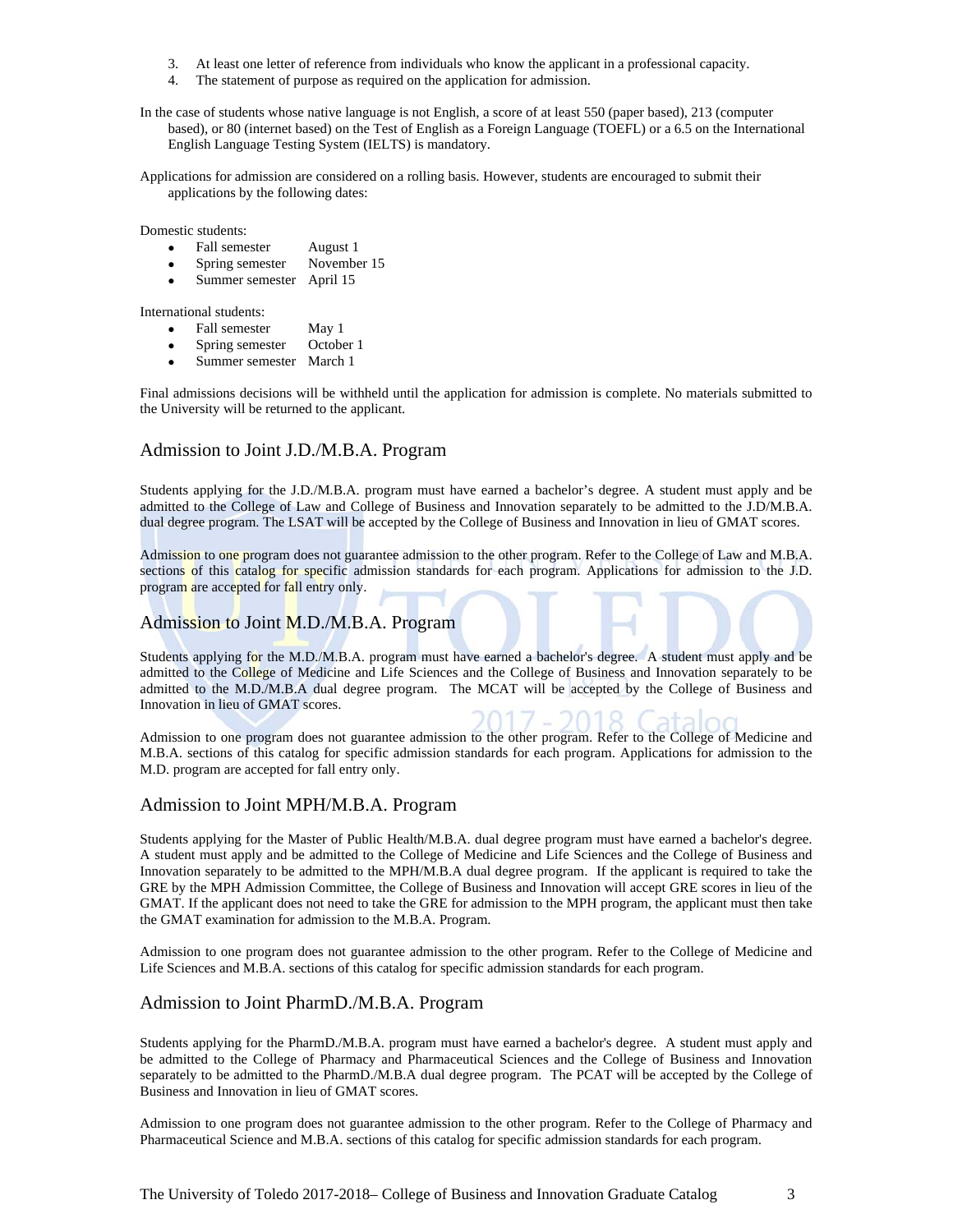## Admission to Joint B.S./M.B.A. Degree Program

The College of Business and Innovation in conjunction with the College of Engineering offers a program whereby qualified students can earn simultaneously both a B.S. in engineering and an M.B.A. This program provides a unique opportunity to combine business and engineering skills to prepare graduates for global competitiveness. It supports the mission of the College of Business and Innovation to prepare corporate leaders for the future. The program should be particularly attractive to students interested in starting their own companies or those who want to develop an appreciation for how engineering and business complement each other.

This program will allow engineering students in their final two semesters of study to begin taking M.B.A. courses while completing their B.S. This arrangement should reduce the time it takes a student to receive both degrees by a year. The business undergraduate prerequisites can be satisfied as part of the undergraduate curriculum.

Students who wish to pursue the program should make this known to the senior associate dean for undergraduate studies in the College of Engineering by the end of their sophomore year. Interested students will take the GMAT at the end of their junior year and should apply for admission to the program to the College of Graduate Studies before the fall of their senior year. To be admitted to the program, students must have senior standing, score a minimum of 450 on the GMAT, and have at least a 3.0 cumulative GPA. Undergraduate requirements for the general business minor must also be completed. Upon admission to the program by the College of Graduate Studies, the College of Business and Innovation and the College of Engineering, students will be take graduate courses while simultaneously completing the requirements for the B.S. in engineering.

Students' special status must be tracked by the Office of Student Retention and Academic Success to assure AACSB compliance and to assure the B.S. degree is granted prior to graduating with the M.B.A.

# **Admission to Executive Master of Business Administration (E.M.B.A.) Program**

The E.M.B.A. program is designed for executives and professionals with a minimum of three to five years of management or professional experience. The E.M.B.A. Admissions Committee seeks candidates with proven leadership potential. The following documents are required for admission to the program:

- 1. Official transcripts from each post-secondary institution attended.
- 2. Official GMAT\* scores sent directly from the Graduate Management Admissions Council (GMAC) to the College of Graduate Studies. GMAT scores must be no more than five years old.
- 3. A current resume to allow the Admissions Committee the opportunity to assess the individual's work experience.
- 4. Employer nomination form and two letters of recommendation from individuals who know the applicant in a professional capacity, one of which must be from the applicant's employer. The employer nomination form must be completed by someone other than those completing the letters of recommendation. Self-employed applicants may substitute the employer nomination with a third professional reference.
- 5. In the case of students whose native language is not English, a score of at least 550 (paper based), 213 (computer based), or 80 (internet based) on the Test of English as a Foreign Language (TOEFL) is mandatory. \*\*

\* The GMAT can be waived for applicants with sufficient supervisory experience.

\*\* The TOEFL can be waived for applicants who are permanent residents and have worked in the US for more than one year provided the E.M.B.A. Admissions Committee determines the applicants' language proficiency. If an applicant to the E.M.B.A. program is on an F1 or J1 visa, they must provide passing TOEFL or IELTS scores unless there is evidence of an earned US degree.

All applicants to the E.M.B.A. program are also required to interview with the Admissions Committee. The interview will take place once the application for admission has been completed. Applications for admission are considered on a rolling basis for fall entry only. Final admissions decisions will be withheld until the application for admission is complete. No materials submitted to the University will be returned to the applicant.

## **Admission to Master of Science in Accountancy (M.S.A.) Program**

All decisions regarding admissions to the M.S.A. program are made through the office of the director of graduate programs in accounting. Admission to the M.S.A. program is available for those students who demonstrate high promise of success in a graduate program. All applicants are considered on the basis of their merit with weight given to the quality of prior academic achievement, GMAT test scores, professional experience, and other relevant information.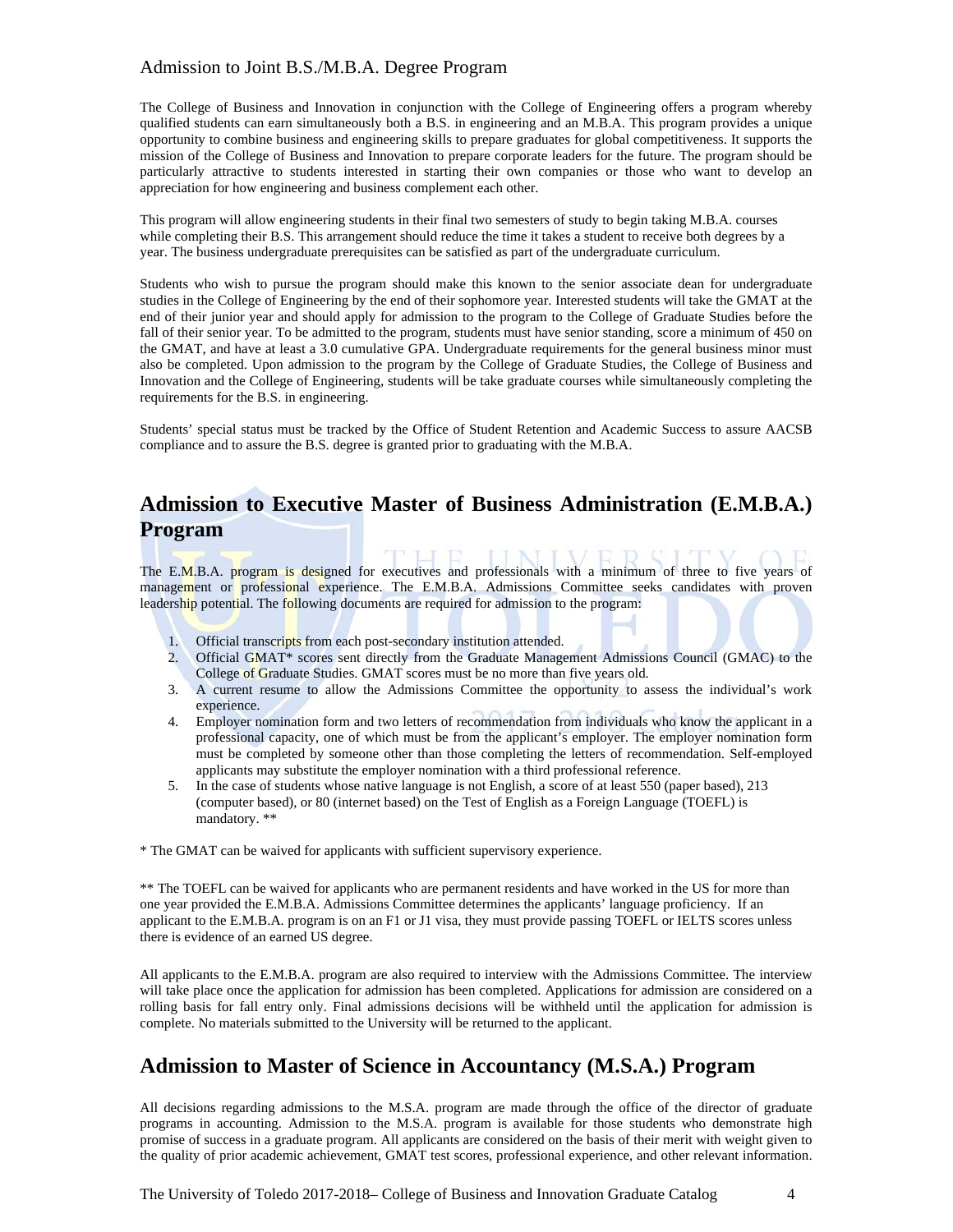The following documents are required for admission to the program:

- 1. Official transcripts from each post-secondary institution attended.
- 2. Official GMAT scores sent directly from the Graduate Management Admissions Council (GMAC) to the
- College of Graduate Studies. The minimum GMAT score is 500, must be no more than five years old.\*
- 3. The GMAT may be waived for applicant who have earned:
	- a. An undergraduate degree from UT (minimum 3.00 GPA) within the last ten years, or MBA or
	- b. A masters in economics (minimum 3.00 GPA) within the last ten years, or
	- c. An active practicing CPA/CMA, or passed the CPA/CMA exam within the last five years
- 4. Most recent resume or curriculum vitae including contact information for two references (name, title, place of employment, phone number and e-mail address).

In the case of students whose native language is not English, a score of at least 550 (paper based), 213 (computer based), or 80 (internet based) on the Test of English as a Foreign Language (TOEFL) or a 6.5 on the International English Language Testing System (IELTS) is mandatory.

Applications for admission are considered on a rolling basis. However, students are encouraged to submit their applications by the following dates:

Domestic students:

- Fall semester August 1
- Spring semester November 15
- Summer semester April 15

International students:

- Fall semester May 1<br>Spring semester October 1
- Spring semester
- Summer semester March 1

Final admissions decisions will be withheld until the application for admission is complete. No materials submitted to the University will be returned to the applicant. The M.S.A. program admits students to the program on a rolling admissions basis.

\* The GMAT may be waived for applicants who have earned a:

- 1. BBA from UT (minimum 3.00 GPA) within the last ten years , or
	- 2. MBA or master in economics (minimum 3.00 GPA), or
	- 3. Active CPA/CMA. Or passed the CPA/CMA exam within the last ten years

# **Admission to Doctor of Philosophy in Manufacturing and Technology Management (Ph.D.) Program\***

Applicants with a master's degree in a technical field or business are preferred. Applicants with a bachelor's degree in a technical field or business may also be considered. Letters of reference from college faculty or employers acquainted with the student's character and ability, and official transcripts of all prior college work must be supplied. Applicants are expected to demonstrate preparation for, and a high promise of, success in the doctoral program.

The following will be considered in evaluating an application to the Ph.D. program on an individual basis:

- The student's undergraduate and graduate record with general academic performance, as well as the trend and comparison of grades over a period of time;
- The student's verbal, quantitative and total scores on the GMAT (in certain cases, depending on the academic background of the student, GRE scores may be substituted for GMAT scores);
- Evidence of the ability to do research (publications, presentations, etc.);
- Statement of purpose explaining why the student wants to pursue a Ph.D. in manufacturing and technology management;
- Three letters of reference;
- Appropriate experience;
- And, in the case of students whose native language is not English, acceptable performance on the TOEFL or IELTS is mandatory.

It is to be stressed that, although GMAT and GPA are important, they alone will not be the basis of admissions decisions. While students may come from many academic disciplines, those students with bachelor's degrees in fields other than business may require more than 93 semester hours in order to satisfy prerequisite and business foundations course requirements. **Students admitted to the Ph.D. program will not receive graduate credit for any undergraduate courses they take.**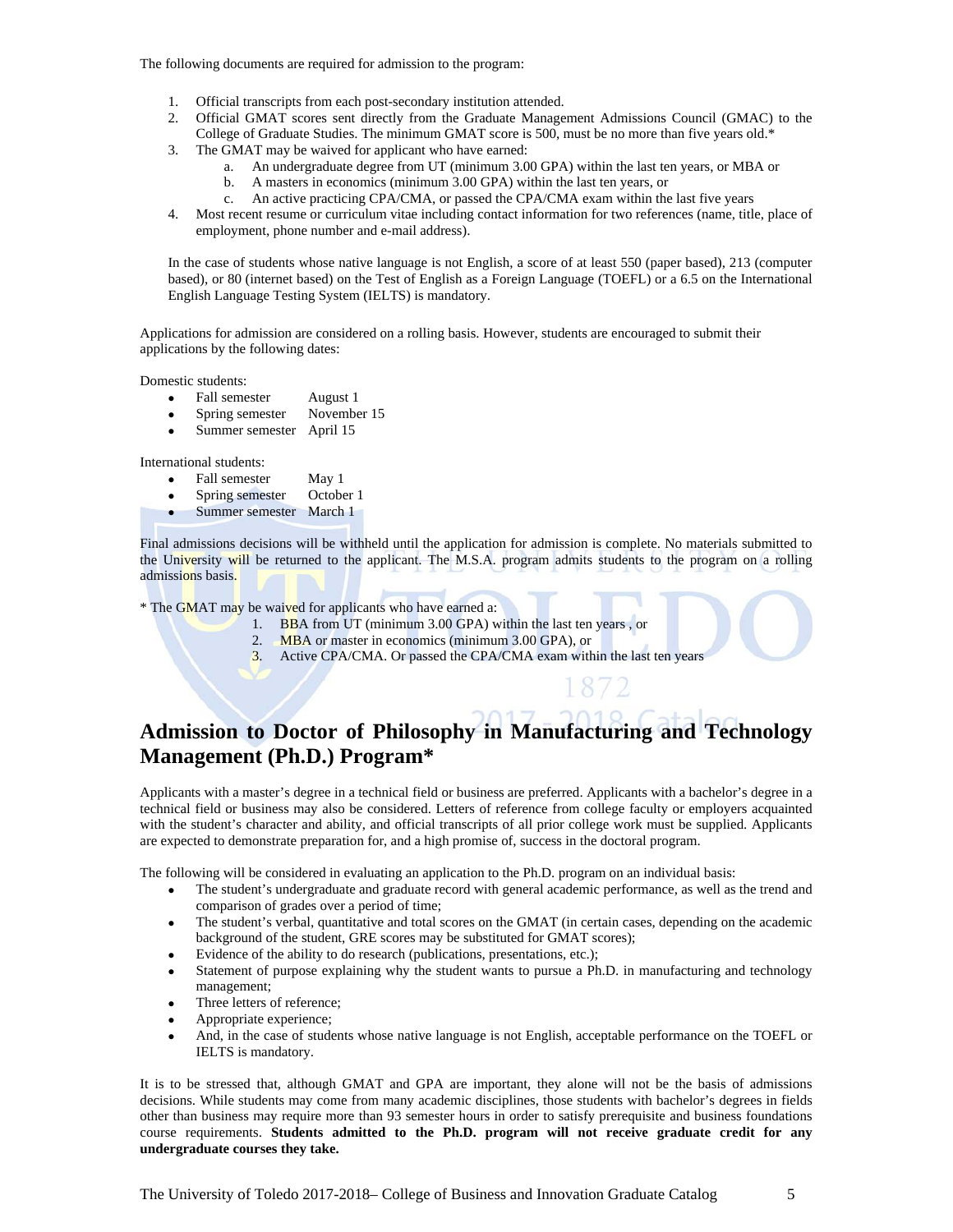A student should take the Ph.D. comprehensive examination as soon as he/she and his/her adviser believes the student has mastered all the required subject areas and completed all course work. The format and other details of the examination are given in the handbook for Ph.D. students and are available on-line. Following successful completion of the comprehensive examination, the student is admitted to candidacy for the Ph.D. and undertakes dissertation research. The student is responsible for initiating the application to candidacy on a form available from the College of Graduate Studies.

When a student enters the program, the Ph.D. program director will help the student in preparing a plan of study. Each student will be assigned a faculty adviser by the Ph.D. program director at the time of admission During this first year of study, the student will choose an adviser who will assist the student in choosing a dissertation topic, forming a dissertation committee and in other matters concerning the program. More information is available at: http://www.utoledo.edu/business/PHD/index.html.

\*No new students are being accepted into this program at the present time.

# **Academic Policies**

# **General Requirements**

Refer to the general College of Graduate Studies section of this catalog for general academic policies that apply to all graduate students in areas such as advising, minimum enrollment, dishonesty, grievance, and probation and dismissal.

## **Academic Advising**

Advising for the M.B.A. program is available in the Graduate Programs Office located in Stranahan Hall Suite 1016. Advising for the E.M.B.A., M.S.A. and Ph.D. programs is conducted by the respective program director. Students are encouraged to meet with an adviser regularly. Academic Advisors are here to assist with student concerns related to academics, policies and procedures, academic planning, and graduation. Academic Advisors, at times, may also provide referrals for services. While Academic Advisors are here to assist with students as needed, each student is ultimately responsible for correct and timely completion of degree requirements.

The Degree Audit Reporting System (DARS) is an automated record that contains all of a student's graduation requirements and tracks that student's progress toward meeting those requirements. Degree audits are available to students online through the myUT portal Student Self-Service. Students are encouraged to keep current degree audits for their personal use and to discuss their degree audits with their Academic Advisors.

Students interested in changing their major or program are encouraged to meet with their Academic Advisor to discuss how the change will impact program requirements, timely completion, and career aspirations.

## **Financial Assistance**

Each year the College of Business and Innovation (COBI) offers Graduate Assistantships to a very small percentage of students with a history of academic excellence. Awards are based upon scholastic achievement, work experience, research experience and extracurricular activities. They are not based on financial need. Priority decisions for the academic year awards (Fall/Spring) are awarded to applicants who apply by the March 1<sup>st</sup> deadline date. Priority decisions for partial year awards (Spring) are awarded to applicants who apply by the October 1<sup>st</sup> deadline date.

Graduate Assistantships may include a tuition waiver for up to 9 credit hours for each Fall and Spring semesters. Most Graduate Assistantship awards do not cover Summer semesters. Students may submit a Graduate Assistantship application with their program application through the College of Graduate Studies or submit a Graduate Assistantship application to the Graduate Programs Office. Department of Accounting for M.S.A. students also accepts separate Graduate Assistantship applications. Graduate Assistantships are awarded to qualified Ph.D. students upon admission to the Ph.D. program.

### **Transfer Students**

Students who have taken graduate course work at another AACSB-accredited university or from another college at The University of Toledo may, upon recommendation of the appropriate Department Chair and Executive Associate Dean for Graduate Studies, be permitted to transfer up to twelve semester hours, not to exceed one-third of the hours required for the graduate degree, of business-related course work toward the M.B.A. or M.S.A. A grade of B or higher must be achieved in order to transfer any graduate courses, and the transferred credit must not have been applied in whole or in part toward any other degree or certificate from another university. Students must hold regular admission status and be actively pursuing a graduate degree before requesting transfer credit. Transfer credits must have been earned within the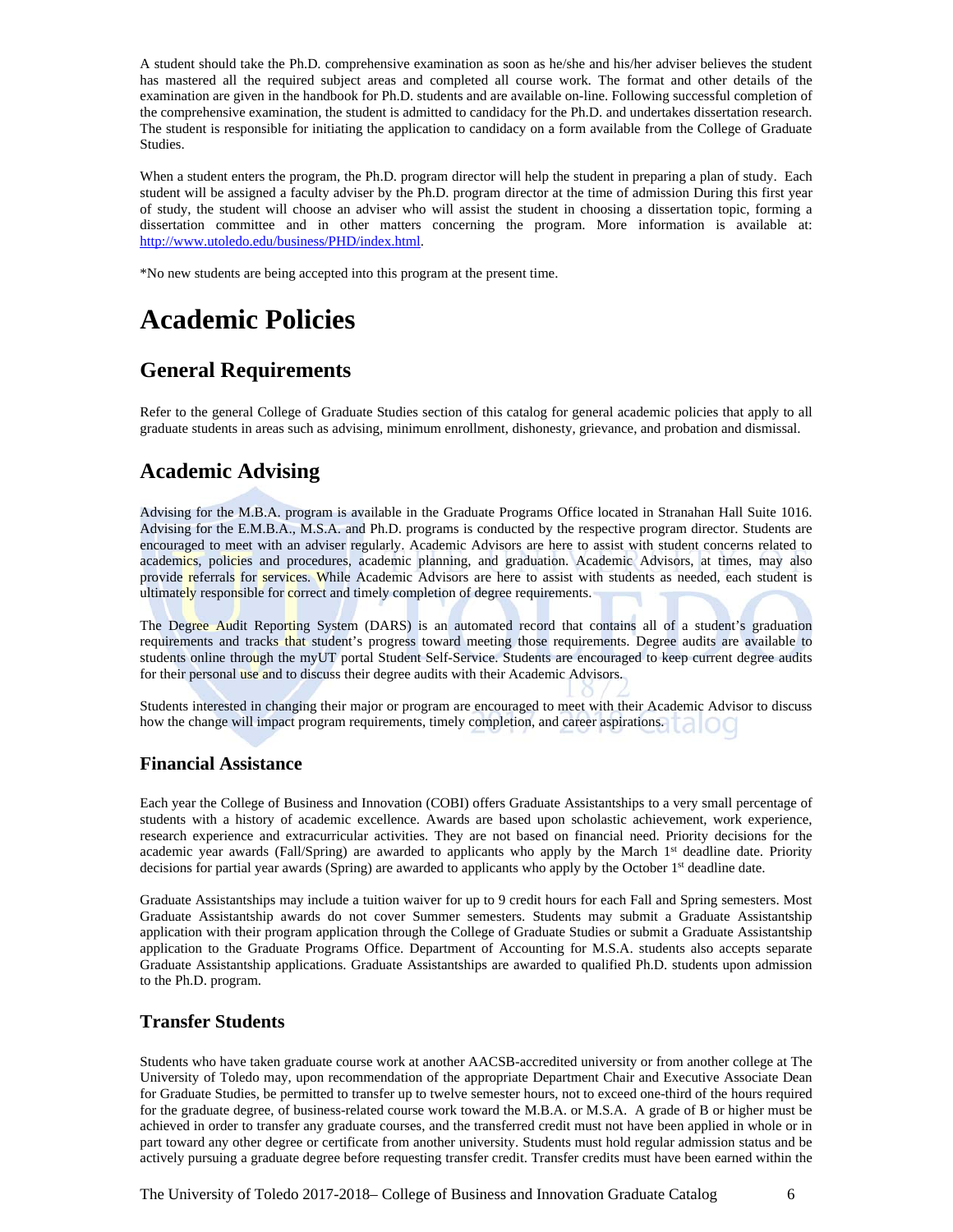period of six years immediately preceding the time the degree is awarded.

#### **Student Academic Conduct and Academic Grievance**

Issues related to charges of student academic misconduct or disputes as to final course grades and or program dismissal, and the procedures for resolving such issues are set forth by the specific language of the College of Business and Innovation Code of Student Academic Conduct and the procedures for resolution of such issues in the College of Business and Innovation Student Academic Grievance Procedure. Procedural guidelines are located on the college's web site.

College of Business and Innovation Code of Student Academic Conduct: http://www.utoledo.edu/business/COBI/COBIDocs/CodeOfAcademicConduct.pdf

College of Business and Innovation Student Academic Grievance Procedure: http://www.utoledo.edu/business/COBI/COBIDocs/GrievanceProcedure.pdf

Student Grievance Form:

http://www.utoledo.edu/business/COBI/COBIDocs/StudentGrievanceForm.pdf

UT-Graduate Academic policies

### **Academic Probation and Dismissal**

Graduate students whose cumulative GPA falls below 3.0 during any semester will be automatically placed on academic probation. Full-time students on academic program will have at most two semesters to meet the cumulative GPA standard. A student failing to meet the standard will be subject to dismissal. A part-time student on academic probation will be required to meet the GPA standard after 18 additional credit hours of graduate coursework. Students are required to meet with their Advisor to develop a plan of action to improve their GPA.

A grade of C (2.0) is the minimum passing grade for graduate courses. Grades of below C will continue to be counted in calculating the cumulative grade point average. Students are not permitted to exceed two courses, for a maximum of 12 credit hours, of course retakes. Both the original and the repeated grades will appear on the transcript and will be calculated into the cumulative GPA. Grade deletion is not an option at the graduate level.

Students who are subjected to Academic Dismissal must sit out for minimum of two calendar years prior to seeking program readmission. A student may exercise the graduate academic fresh start option by submission of a petition to the Vice Provost for Graduate Affairs and Dean of the Graduate College once the student is readmitted and successfully completes 12 credit hours (not to exceed three semesters) with a grade of B (3.0) or higher in each courses. Academic Fresh start will remove the graduate cumulative grade point average for all grades earned under the student's prior enrollment at the University of Toledo. All University of Toledo grades will remain on the student's official, permanent academic record.

#### **Readmission**

The readmission process is required for graduate students who have not registered for one calendar year or more and wish to complete the program to which they were previously admitted or those who wish to return from an approved leave of absence. Students need to work with their Advisor to prepare the materials required to complete the readmission application. All required readmission materials must be completed and approved through the College of Business and Innovation before the application will be reviewed by the Graduate College. Admissibility and catalog eligibility will be determined during this process. Upon review and approval, the matriculation will be reopened and notification sent to both the student and Advisor by the Graduate College. A fee of \$50 is assessed for the readmission process. This fee is applied to the student account at the time the readmission process is completed.

Students who have exceeded the original time limit for degree (6 years) at the time of completing the readmission process will have to seek either: Continuation of Matriculation for Degree (one year extension) or Request for Time Extension & Course Recertification (beyond one year). Students will work with their Academic Advisor to complete the additional request.

The University of Toledo 2017-2018– College of Business and Innovation Graduate Catalog 7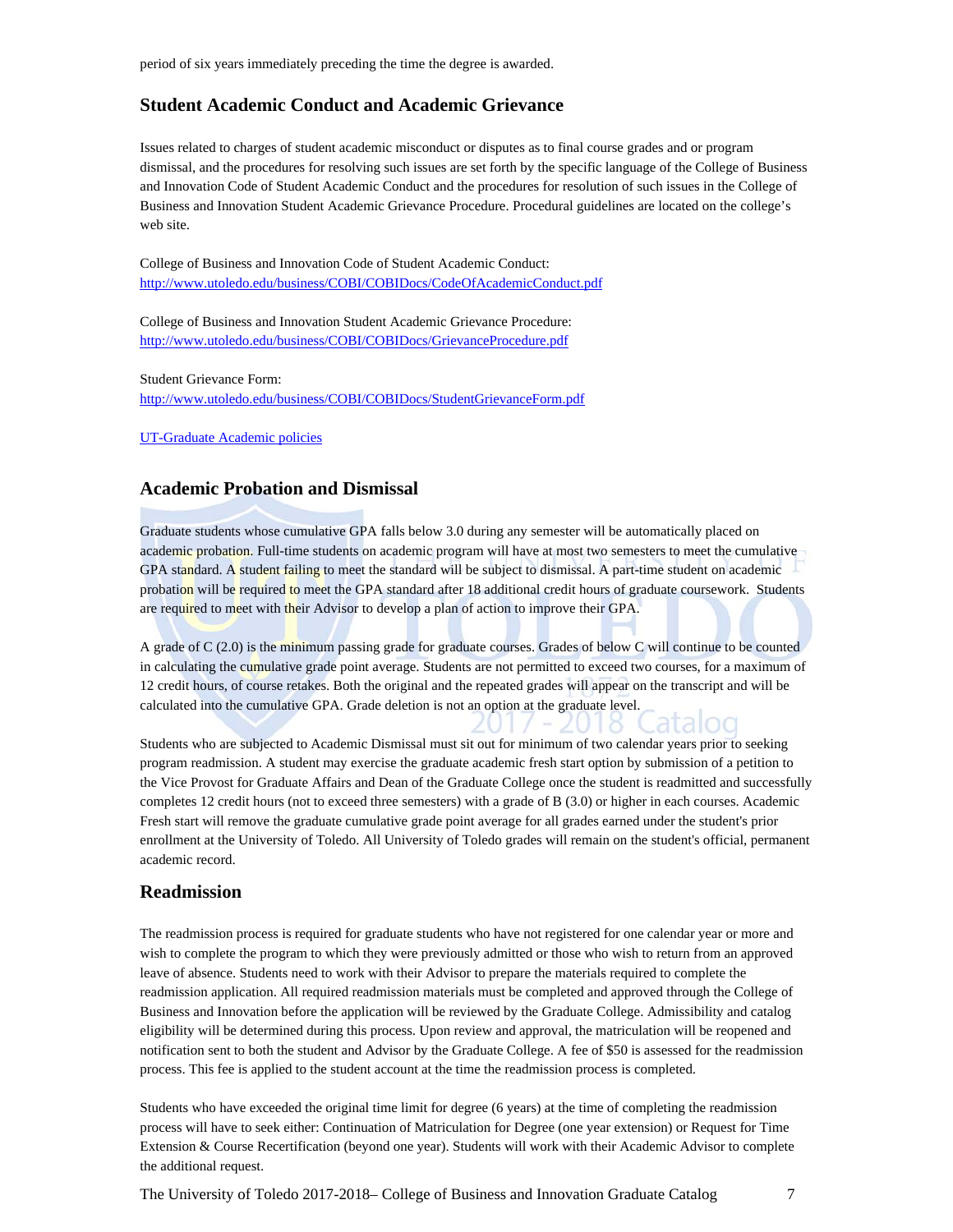## **Graduation**

When students are nearing the completion of their program, they must file an application to graduate by the posted deadline dates through the College of Graduate Studies or online through myUT portal. The College of Graduate Studies will verify that all requirements have been satisfied before notification will be sent to the Registrar's Office of degree completion. Students are encouraged to work closely with their Academic Advisor to ensure all degree requirements have been met. Students are also encouraged to review the Master's Students Degree Completion Requirements on the College of Graduate Studies website.

University commencement is held twice per year: Spring and Fall. Summer graduates are invited to participate in either the Fall or Spring commencement however, Summer graduates will be included in the Fall commencement program.

The College of Business and Innovation convocation ceremony is a more personal ceremony reserved for College of Business and Innovation students only. Convocation is held in Spring semester only. This is a ticketed event with limited guest seating. Students are expected to dress in academic regalia and will be individually recognized on stage.

# **Degree Requirements**

## **GPA and Grade Requirements**

Students in all graduate degree programs at the University of Toledo must complete all requirements for their program of study with at least a 3.0 (4.0 scale) cumulative GPA at the graduate level. All courses that count towards a graduate degree must be passed with a grade of C or better. There are no grade re-calculations at the graduate level; as such, repeated courses will have both grades included in the cumulative GPA calculation.

# **Master of Business Administration (M.B.A.)**

The M.B.A. degree is granted to students who satisfactorily complete a minimum of 33 semester hours at the 6000level in the College of Business and Innovation. The length of the program will vary depending upon the nature of the undergraduate degree. The program consists of a common body of knowledge (18 hours), core (24 hours) and elective (9 - 12 hours) courses. Any or all common body of knowledge courses may be waived for equivalent coverage at the undergraduate or graduate level with a grade of C or better.

## **Master of Science in Accountancy (M.S.A.)**

The Master of Science in Accountancy degree is granted to students who satisfactorily complete a minimum of 30 semester hours at the 6000-level in the College of Business and Innovation. The M.S.A. program is designed to prepare students for a professional career in accounting and to fulfill the requirements to sit for the Uniform CPA Exam in the state of Ohio. Candidates without a background in accounting can be admitted to the program but will be required to take additional courses.

# **Doctor of Philosophy in Manufacturing and Technology Management (Ph.D.)**

The program requires at least 93 semester hours of study beyond the baccalaureate. For a full-time student with only a bachelor's degree, the course requirements before entering the dissertation stage can be completed in three years. Fulltime students with an M.B.A. or a relevant M.S. degree should be able to complete the course work in two years before entering the dissertation stage. During the first year, the students without prior appropriate undergraduate or graduate work in business or engineering will acquire the foundation knowledge in business, engineering and manufacturing technology. Course waivers are possible at the foundation stage by passing competency examinations in appropriate areas.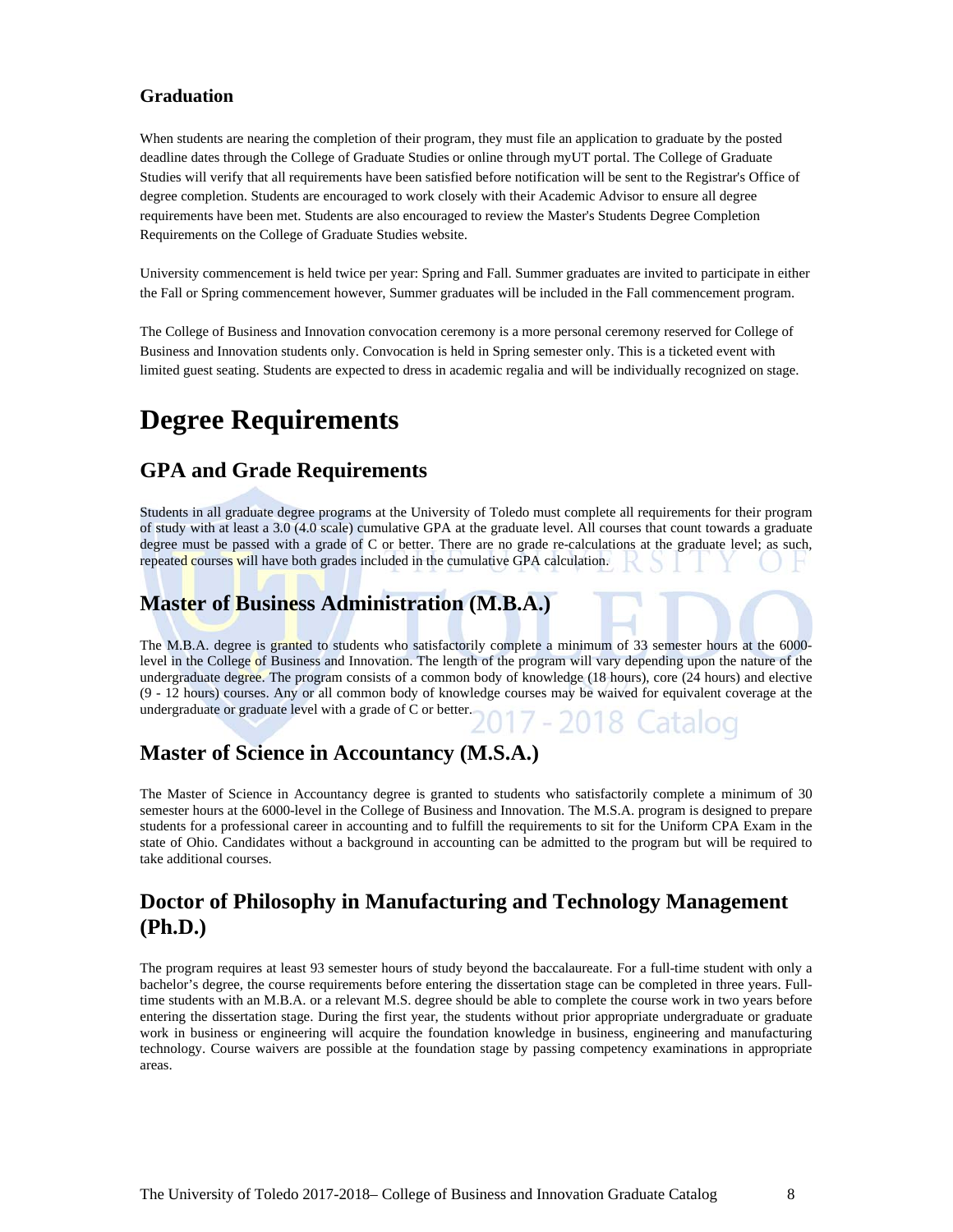# **Programs of Study**

# **Master of Business Administration (M.B.A.)**

## Common Body of Knowledge (18 hours maximum)

These courses represent the minimum background required of students prior to taking 6000-level courses in the M.B.A. program. Students admitted to the M.B.A. program can meet the requirements by taking the 5000-level courses or by proficiency examination. If a student can demonstrate that he/she has completed equivalent course work at the undergraduate level prior to admission to the M.B.A. program and has earned a grade of C (2.0) or better in the course(s), the corresponding 5000-level course may be waived. Once admitted to the M.B.A. program, students may not take an undergraduate course and apply that course towards credit for 5000-level requirements.

| ACCT        | 5000 | Financial & Managerial Accounting             |
|-------------|------|-----------------------------------------------|
| <b>FINA</b> | 5210 | Economics for Business Decisions              |
| <b>FINA</b> | 5310 | <b>Managerial Finance</b>                     |
| <b>MKTG</b> | 5410 | <b>Marketing Systems</b>                      |
| <b>OSCM</b> | 5510 | <b>Applied Business Statistics</b>            |
| OSCM        | 5520 | Analysis of Manufacturing and Service Systems |

## M.B.A. Core (24 hours)

These courses are required of all students. They are reflective of business techniques, methodology and processes, and are designed to be cross-functional and integrative.



Students who complete three or more undergraduate level courses in a functional area at an AACSB-accredited business school are eligible and encouraged to replace the corresponding 6000-level core class with an M.B.A. elective of their choice.

## Elective Courses (Minimum 9 hours)

Each student may select up to two majors. An alternative is to select the general administration major described below, which is designed for students who prefer to take a variety of electives in different areas. The substitution of any courses for a major requires the written approval of the appropriate Department Chair. No more than one independent study/research paper (three hours) may be taken in lieu of a course to fulfill a specialization requirement, and no more than one course will be allowed to count towards two majors in the M.B.A. program.

# **Areas of Specialization (Majors)**

## **General Administration**

The General Administration major is designed for students who want the added flexibility of taking courses in a variety of areas. The General Administration major is completed by taking three 6000-level M.B.A. electives within the College of Business and Innovation. Students are not permitted to take PUBH courses toward the General Administration major.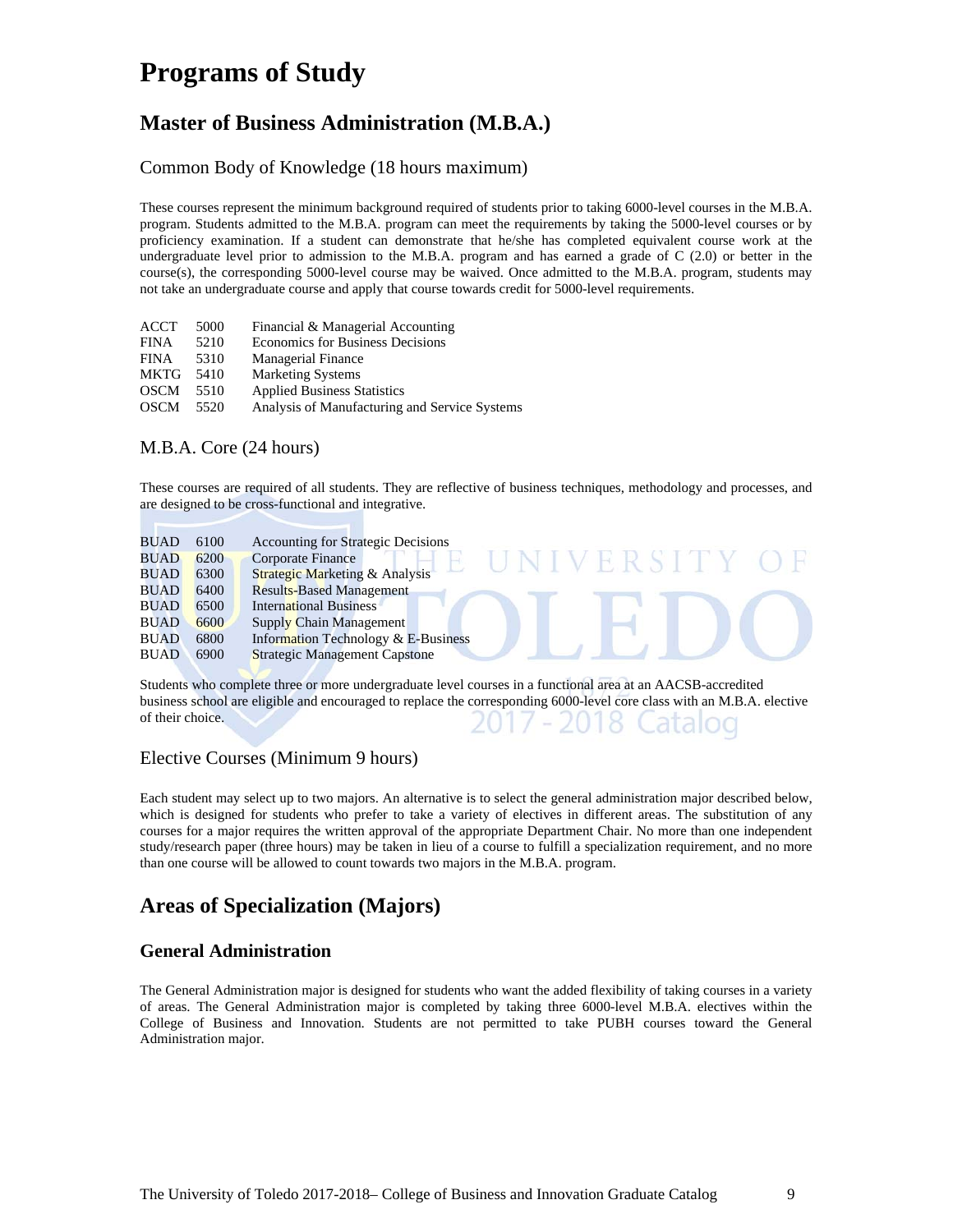### **Finance**

The Finance major provides students with a background in all major areas of finance including corporate finance, investments and portfolio management, and financial institutions and markets. Students majoring in Finance must choose three of the following courses.

| <b>FINA 6130</b> | <b>Advanced Corporate Finance</b>          |
|------------------|--------------------------------------------|
| <b>FINA 6140</b> | Investments & Securities Analysis          |
| <b>FINA 6150</b> | Financial Institutions & Markets           |
| <b>FINA 6340</b> | <b>Derivative Securities</b>               |
| <b>FINA 6370</b> | <b>International Financial Management</b>  |
| <b>FINA 6480</b> | <b>Student Managed Portfolio Practicum</b> |
| <b>FINA 6840</b> | <b>Small Business Finance</b>              |

## **Healthcare Systems Management**

The Healthcare Systems Management major with a concentration in Public Health Administration is designed for students who intend to seek or continue managerial careers in healthcare administration. Students in this major are required to meet with their Academic Advisor prior to registering for PUBH courses denoted as BGSU courses to complete the Graduate Concurrent Enrollment Program form. Students are responsible for fees for BGSU courses paid directly to BGSU. Students are not able to apply any of these courses towards the General Administration major. Students majoring in Healthcare Systems Management: Public Health Administration concentration must complete all of the following courses.

PUBH 6010 Public Health Epidemiology PUBH 6040 Public Health Administration (BGSU) PUBH 6050 Introduction to Environmental Health PUBH 6640 Issues in Public Health

# **Human Resource Management**

The Human Resource Management major is designed both for students who intend to seek or continue managerial careers in human resources, and for those who are seeking more general leadership positions, but need to understand approaches to attracting, retaining, compensating, motivating and managing employees in contemporary organizations.

Students are required to successfully complete HURM 6700, Human Resource Management, or its equivalent, by completing either an undergraduate degree in Human Resource Management from an AACSB-accredited school, or by certification through the Human Resource Certification Institute (e.g. PHR, SPHR).

In addition to HURM 6700 (typically offered summer and fall terms), students majoring in Human Resource Management must choose three additional courses of the following.

HURM 6710 Employment and Labor Law HURM 6720 Advanced Negotiation and Conflict Resolution HURM 6730 Performance Management<br>HURM 6750 Current Topics in HURM Current Topics in HURM HURM 6760 Talent Management

### **Information Systems**

The Information Systems major provides the student with a managerial overview of computers and information systems. Emphasis is placed on the role and function of the computer as a managerial tool to store, process, analyze and present information. Students majoring in Information Systems must choose three of the following courses.

| <b>INFS</b> | 6610 | Info Storage & Retrieval Structures                   |
|-------------|------|-------------------------------------------------------|
| <b>INFS</b> | 6560 | System Analysis & Design (prerequisite BUAD 6800)     |
| <b>INFS</b> | 6810 | <b>Network Communications</b>                         |
| <b>INFS</b> | 6930 | Contemporary Topics (Repeatable with separate topics) |
| <b>INFS</b> | 6710 | Management of Information Systems Security (Spring)   |
| <b>INFS</b> | 6790 | ERP Systems Configuration and Integration (Spring)    |
| <b>INFS</b> | 6150 | Business Intelligence Management (Fall)               |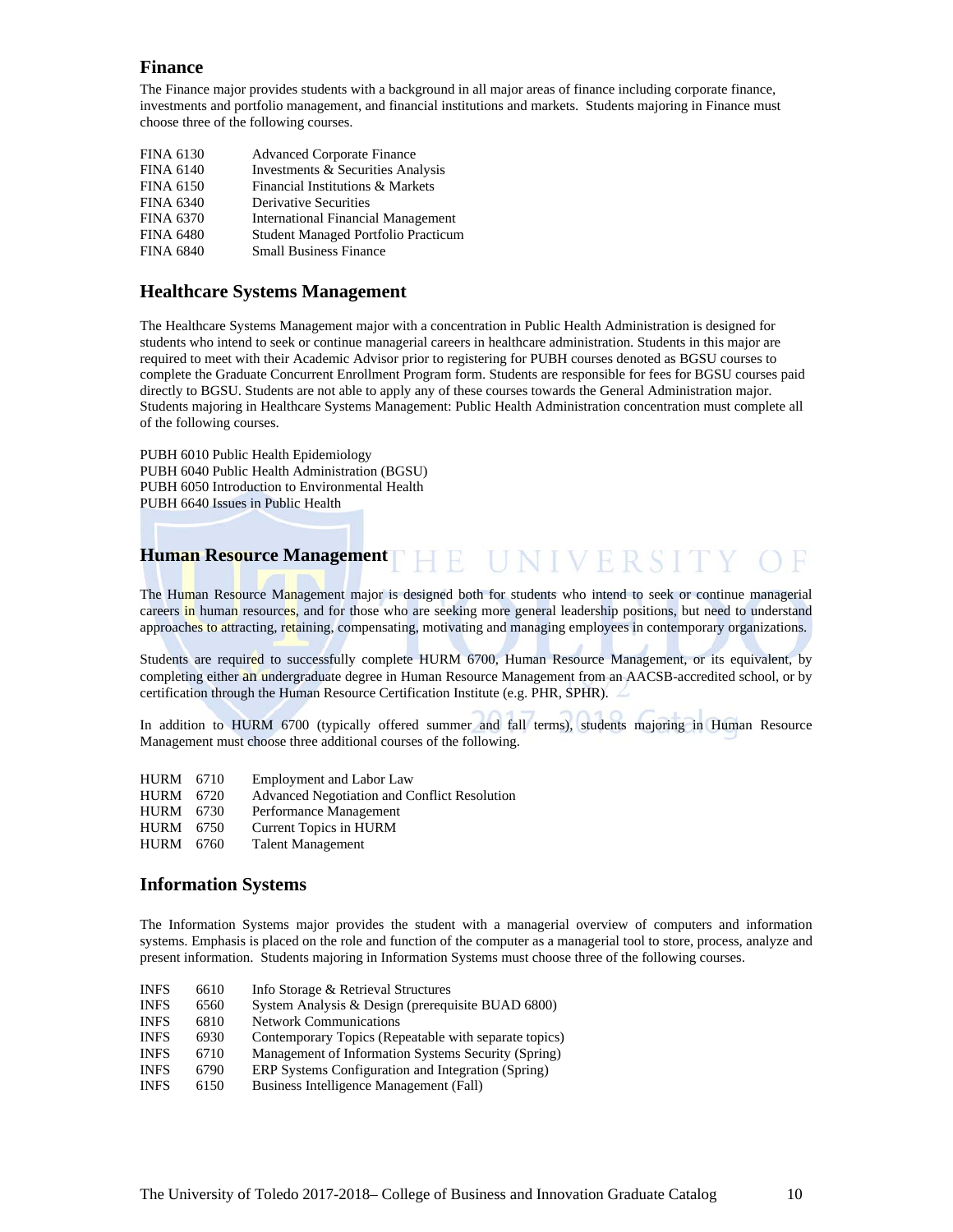### **International Business**

The International Business major provides training for entry in careers in corporations with a global orientation, particularly multinational corporations, export-import firms, banks, transportation and logistics, and government and international agencies involved in international trade, finance and economic development. Students majoring in International Business must complete both:

Required:

IBUS 6360 Management of Multinational Firms (Fall) MKTG 6400 International Marketing (Spring)<sup>b</sup>

Students must also choose one of the following courses: IBUS 6100 Study Abroad (Spring) FINA 6370 International Financial Management MKTG 6250 Global Sales & Strategic Account Management (Spring)<sup>b</sup> MKTG 6980 Special Topics (Varies; please consult an advisor as to appropriateness of topic in international setting)

<sup>a</sup> Offered at least one live and one online section per year  $\frac{b}{c}$  Offered online section only

## **Leadership**

The Leadership major provides students with the background necessary to motivate and inspire employees to work towards a common goal, plan for the future and focus on organizational goals, evaluate and counsel individual and group performance, manage and resolve conflicts, and improve oral and written communication. Students majoring in Leadership must complete all of the following courses.

**UNIVERSIT** 

| MGMT 6100        | Leading through Ethical Decisions         |
|------------------|-------------------------------------------|
| MGMT 6150        | Leading and Developing Yourself           |
| <b>MGMT</b> 6160 | Leading with Power and Influence          |
| <b>MGMT</b> 6190 | <b>Leading Change and Org Improvement</b> |

## **Operations and Supply Chain Management**

The Operations and Supply Chain Management major provides the student with the decision-making and problemsolving skills required for managing people and resources more effectively, whether in manufacturing firms, service industries, nonprofit organizations or government operations. Students acquire the knowledge and skills to manage people, resources, and research operations from product design, process evaluation, TQM, facility layout, and planning and schedule perspective.

Required courses: OSCM 6680 Quality Management and Six Sigma (Spring) OSCM 6690 Supply Chain Resource Management (Fall)

And one of the following:

| OSCM 6270        | Simulation and Waiting Lines (Fall)                  |
|------------------|------------------------------------------------------|
| <b>OSCM 6980</b> | Special Topics (Spring)                              |
| <b>OSCM 6250</b> | <b>Essentials of Business Analytics (Fall)</b>       |
|                  | OSCM/INFS 6780 ERP Systems Process Management (Fall) |

## **Marketing**

The Marketing major provides the student with the skills to make decisions about product design and quality, pricing, channels of distribution, advertising, and personal selling in ways that enhance consumer satisfaction and further the goals of the organization. The student learns to approach problems with a clear understanding of the relationship between marketing and other business functions. There are two areas of concentration: Marketing Management and Professional Sales. While is not possible for a specific concentration to be listed on the official transcript, students majoring in Marketing must complete on of two tracks.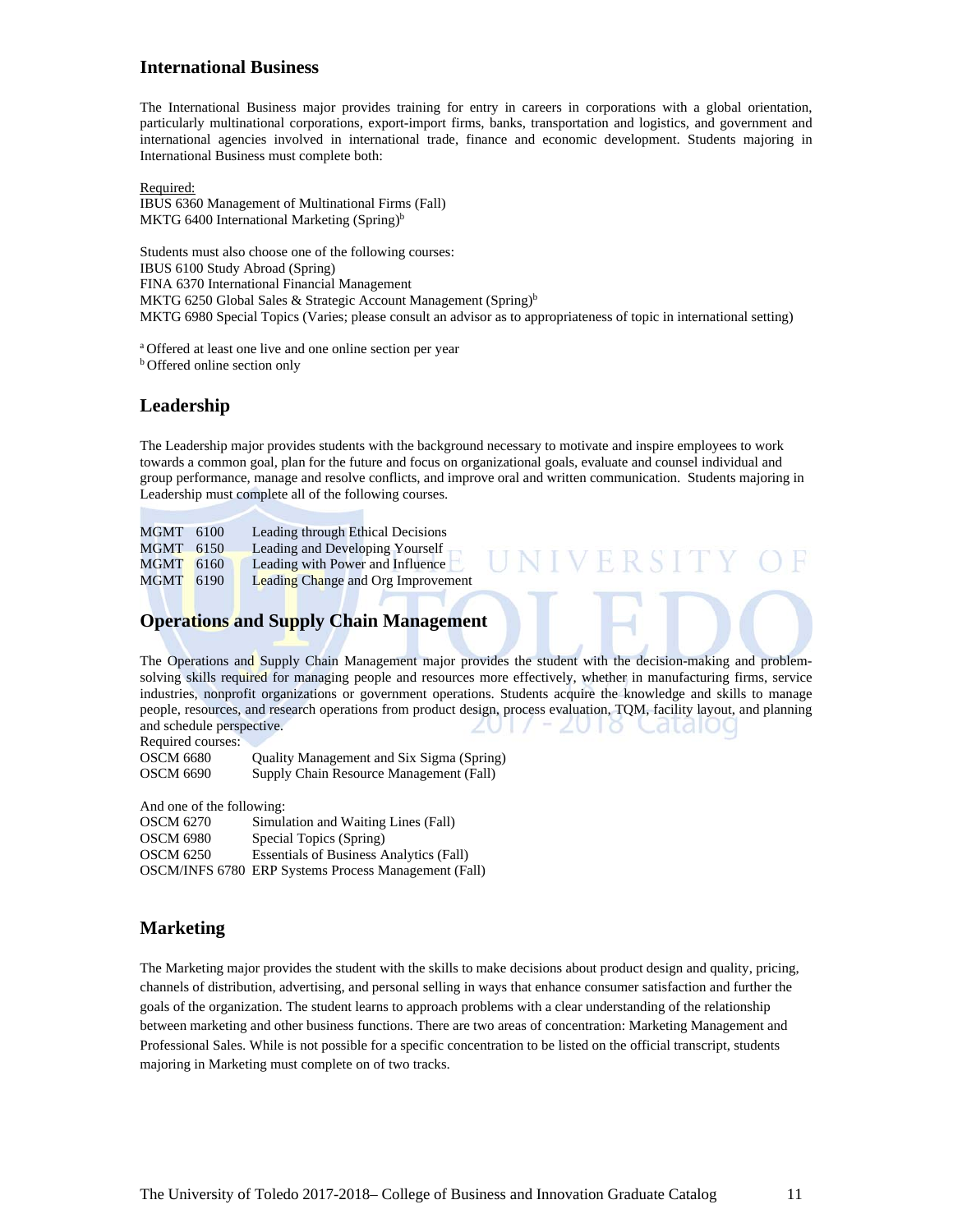#### **Marketing Management**

Students must complete both:

MKTG 6140 Customer Relationship Marketing (Spring, Summer)a MKTG 6220 Integrated Marketing Communications (Fall, Summer)<sup>b</sup>

Students must also choose one of the following courses IBUS 6100 Study Abroad (Varies) MKTG 6240 Sales Force Leadership & Strategy (Fall)<sup>b</sup> MKTG 6250 Global Sales & Strategic Account Management (Spring)<sup>b</sup> MKTG 6320 Strategic Brand Management (Varies) MKTG 6400 International Marketing  $(Spring)^b$ MKTG 6980 Special Topics (Varies)

#### **Professional Sales**

Students must take both: MKTG 6240 Sales Force Leadership & Strategy (Fall)<sup>b</sup> MKTG 6250 Global Sales & Strategic Account Management (Spring)<sup>b</sup>

Students must also choose one of the following courses:

IBUS 6100 Study Abroad (Spring) MKTG 6140 Customer Relationship Management (Spring)<sup>a</sup> MKTG 6220 Integrated Marketing Communications (Fall)<sup>b</sup> MKTG 6980 Special Topics (Varies)

<sup>a</sup> Offered at least one live and one online section per year b Offered online section only

# **Executive M.B.A. Program**

The College of Business and Innovation offers an innovative Executive M.B.A. (E.M.B.A.) program for executives of mid-sized and growing firms. The program curriculum is designed to enhance the ability of managers to manage the change and growth common in today's competitive environment. To accomplish this, participants in the program take courses built around three major integrative themes - entrepreneurship, e-business, and competition in a global marketplace.

The E.M.B.A. program is designed with experienced managers in mind and is tailored to fit their schedules. Through the use of a structured approach, executives are able to pursue an M.B.A. with their peers at a level and pace appropriate to their business experience. 17 - 2018 Catal

Required Courses:

- EMBA 5500 Analytical Foundations for Executives EMBA 6100 Global Competitive Challenge EMBA 6200 Entrepreneurship and Personal Strategic Planning EMBA 6140 Accounting & Financial Foundations for Executives EMBA 6220 Accounting Systems for Operational Control & Strategic Management EMBA 6230 Market Driven Analysis EMBA 6250 Leadership & Performance Management EMBA 6290 Strategic Management in a Global Environment EMBA 6300 Global Technology Management EMBA 6310 Managing Global Supply Chains<br>EMBA 6470 Global/E-Business Field Trip
- Global/E-Business Field Trip

Elective Courses (6 hours required)

EMBA 6980 Special Topics (Varies)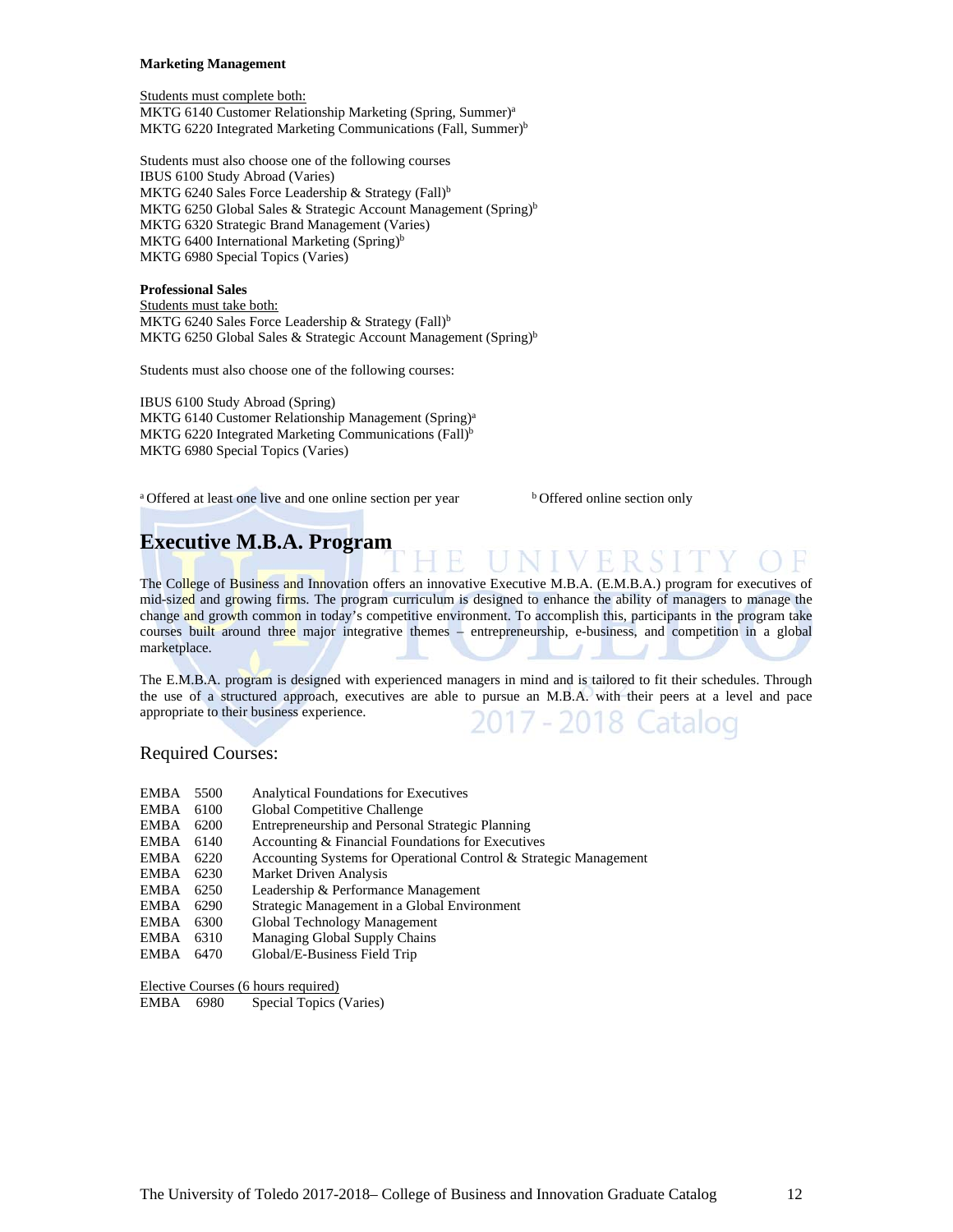# **B.S./M.B.A. Dual Degree**

The B.S./M.B.A. program provides an opportunity to earn a dual degree through an integrated curriculum. Successful completion of the dual degree program leads to the awarding of two degrees. The B.S. in Engineering or Engineering Technology degree is awarded by the College of Engineering and the M.B.A. degree is awarded by the College of Business and Innovation. Students enrolled in the dual degree program will receive the B.S. and M.B.A. degrees independently. Students must complete their B.S. degree prior to graduating with their M.B.A. It is anticipated that by enrolling in the two programs simultaneously, a total of five years will be required for completion of both degrees.

To fulfill requirements for the M.B.A. degree, students must complete 33 semester hours at the 6000 level or above. Up to an additional 18 credit hours may be required if a student does not have an academic background in business. Students in the joint program may apply up to 18 hours of Common Body of Knowledge course work from the College of Engineering with a business minor toward satisfaction of the M.B.A. program requirements. The business minor courses should be chosen carefully to be used specifically toward the M.B.A. Common Body of Knowledge courses. All courses taken in the College of Engineering that are applied towards the M.B.A. program requirements must be earned with a grade of C (2.0) or higher. Students may opt for MIME 2600 to satisfy FINA 5210 Economics for Business Decisions.

This program will allow engineering students, in their final two semesters of study, to being taking M.B.A. 6000-level courses. The Common Body of Knowledge course requirements will be satisfied as part of the successful completion of the undergraduate level equivalent. Students who wish to pursue the program should make this known to the Senior Associate Dean for undergraduate studies in the College of Engineering by the end of their sophomore year. Interested students will take the GMAT at the end of their junior year and should apply for admission to the M.B.A. program to the College of Graduate Studies before the fall of their senior year. To be admitted to the program, students must have senior standing, score a minimum of 450 on the GMAT, and have at least a 3.0 cumulative GPA. Undergraduate requirements for the general business minor must also be completed. Upon admission to the program by the College of Graduate Studies, the College of Business and Innovation and the College of Engineering, students will be taking graduate courses as a Provisional Admission status while simultaneously completing senior year requirements for the B.S. in engineering.

## **Joint B.A./M.B.A. Degree Program (Plan of Study)**

The College of Business and Innovation in conjunction with the College of Language, Literature, and Social Science offers a plan of study for students wishing to major in Disability Studies (DST), minor in Business, and transition into the M.B.A program. This program provides a unique opportunity to combine undergraduate studies in business and social science in preparation for further graduate studies in business. This plan of study will guide student toward completing their undergraduate studies (major in DST/minor in business) by the end of their  $7<sup>th</sup>$  semester and completing their M.B.A. by their  $10<sup>th</sup>$  semester.

Students who wish to pursue this plan of study should meet with both their undergraduate LLSS advisor and the COBI graduate programs office as early as possible to plan a course sequence to fit the recommended timelines of this plan of study. Interested students will take the GMAT at the end of their junior year and should apply for admission to the program to the College of Graduate Studies before the fall of their senior year. To be admitted to the program, students must have senior standing, score a minimum of 450 on the GMAT, and have at least a 2.7 cumulative GPA. Undergraduate requirements for the general business minor must also be completed.

## **J.D./M.B.A. Dual Degree**

The J.D./M.B.A. program provides an opportunity to earn a dual degree through an integrated curriculum. Successful completion of the dual degree leads to the awarding of two degrees. The Juris Doctor degree is awarded by the College of Law, and the M.B.A. degree is awarded by the College of Business and Innovation. Students enrolled in the dual degree program will not receive the J.D. or M.B.A. degree until all work required for both degrees have been completed.

#### Juris Doctor (J.D.)

The College of Law requires the successful completion of 89 credit hours. The dual degree program would permit up to 12 credit hours of M.B.A. courses from the College of Business and Innovation to be applied toward the satisfaction of the 89 credit hour requirement. All courses taken in the College of Business that are to be applied towards J.D. program requirements must be earned with a grade of B (3.0) or higher. The 12 hours of approved courses from the College of Business and Innovation are: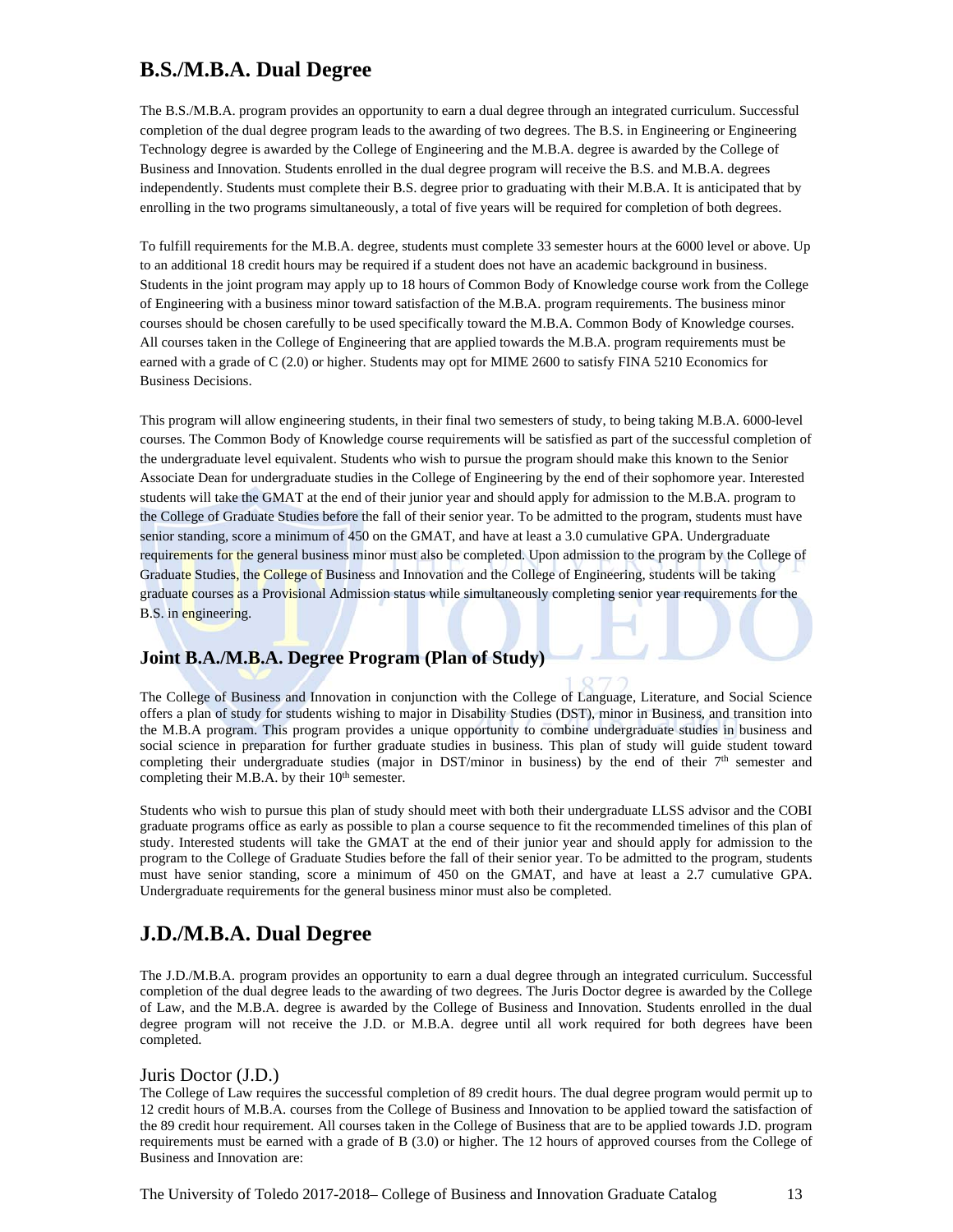| 6100 | <b>Accounting for Decision-Making</b>               |
|------|-----------------------------------------------------|
| 6200 | <b>Financial Systems</b>                            |
| 6300 | Strategic Marketing & Analysis                      |
| 6500 | <b>International Business</b>                       |
| 6800 | Information Technology & E-Business                 |
| 6900 | <b>Strategic Management Capstone</b>                |
| 6590 | New Venture Creation                                |
| 6690 | <b>Technology Commercialization</b>                 |
| 6790 | <b>Venture Capital Finance</b>                      |
| 6890 | <b>Small Business Practicum</b>                     |
| 6130 | <b>Advanced Corporate Finance</b>                   |
| 6140 | <b>Investments and Security Analysis</b>            |
| 6150 | <b>Financial Institutions and Markets</b>           |
| 6370 | M.B.A. International Financial Management           |
| 6840 | <b>Small Business Financial Management</b>          |
| 6360 | <b>Management of Multinational Firms</b>            |
| 6160 | Leading with Power and Influence                    |
| 6720 | <b>Advanced Negotiation and Conflict Resolution</b> |
| 6760 | <b>Talent Management</b>                            |
| 6810 | <b>Network Communications</b>                       |
| 6140 | <b>Customer Relationship Marketing</b>              |
| 6400 | <b>International Marketing</b>                      |
|      | MGMT<br>MKTG                                        |

On written application by the student, and for good cause shown, the Associate Dean for Academic Affairs of the College of Law may substitute another College of Business course for one on the approved list.

#### M.B.A. Degree

Students in the J.D./M.B.A. will be majoring in General Administration. If student opt to double major, all courses needed for the double major will need to be successfully completed. To fulfill requirements for the M.B.A. degree, students must complete 33 semester hours at the 6000 level or above. Up to an additional 18 credit hours may be required if a student does not have an academic background in business. Students in the joint program may apply up to 12 hours of course work at the College of Law toward satisfaction of the M.B.A. program requirements. The College of Law courses must have business application. All courses taken in the College of Law that are to be applied towards M.B.A. program requirements must be earned with a grade of C (2.0) or higher. All grades earned in College of Law courses that are applied towards M.B.A. program requirements will impact the overall graduate GPA.

One M.B.A. Core course (either BUAD 6500 International Business or BUAD 6800 Information Technology and E-Business) can be replaced with one College of Law elective (either LAWI 9480 International Business Transactions or LAWI 9020 E-Commerce, respectively).

Up to three College of Law courses listed below will serve as M.B.A. electives. Other College of Law courses may be approved by the College of Business and Innovation Associate Dean for Graduate Programs, to serve as M.B.A. electives.

| LAWG | 9010 | <b>Business Associations</b>      |
|------|------|-----------------------------------|
| LAWG | 9610 | <b>Secured Transactions</b>       |
| LAWI | 9060 | Sales and Leases of Goods         |
| LAWI | 9300 | <b>Employment Discrimination</b>  |
| LAWI | 9730 | Pension and Employee Benefits     |
| LAWI | 9310 | <b>Employment Law</b>             |
| LAWI | 9940 | <b>White Collar Crime</b>         |
| LAWN | 9050 | <b>Negotiation and Settlement</b> |
| LAWD | 9210 | Contracts I                       |
| LAWD | 9220 | Contracts II                      |

# **M.D./M.B.A. Dual Degree**

The M.D./M.B.A. program provides an opportunity to earn a dual degree through an integrated curriculum. Successful completion of the dual degree program leads to the awarding of two degrees. The Doctor of Medicine is awarded by the College of Medicine and Life Sciences and the M.B.A. is awarded by the College of Business and Innovation. Students enrolled in the dual degree program will not receive the M.D. or M.B.A. degree until all work required for both degrees have been completed. The M.B.A. degree requires a minimum of 33 credit hours at the 6000-level. Up to an additional 18 credit hours may be required if a student does not have an academic background in business. The College of Business and Innovation will allow up to 9 credit hours of approved M.D. coursework to be credited toward the M.B.A. degree.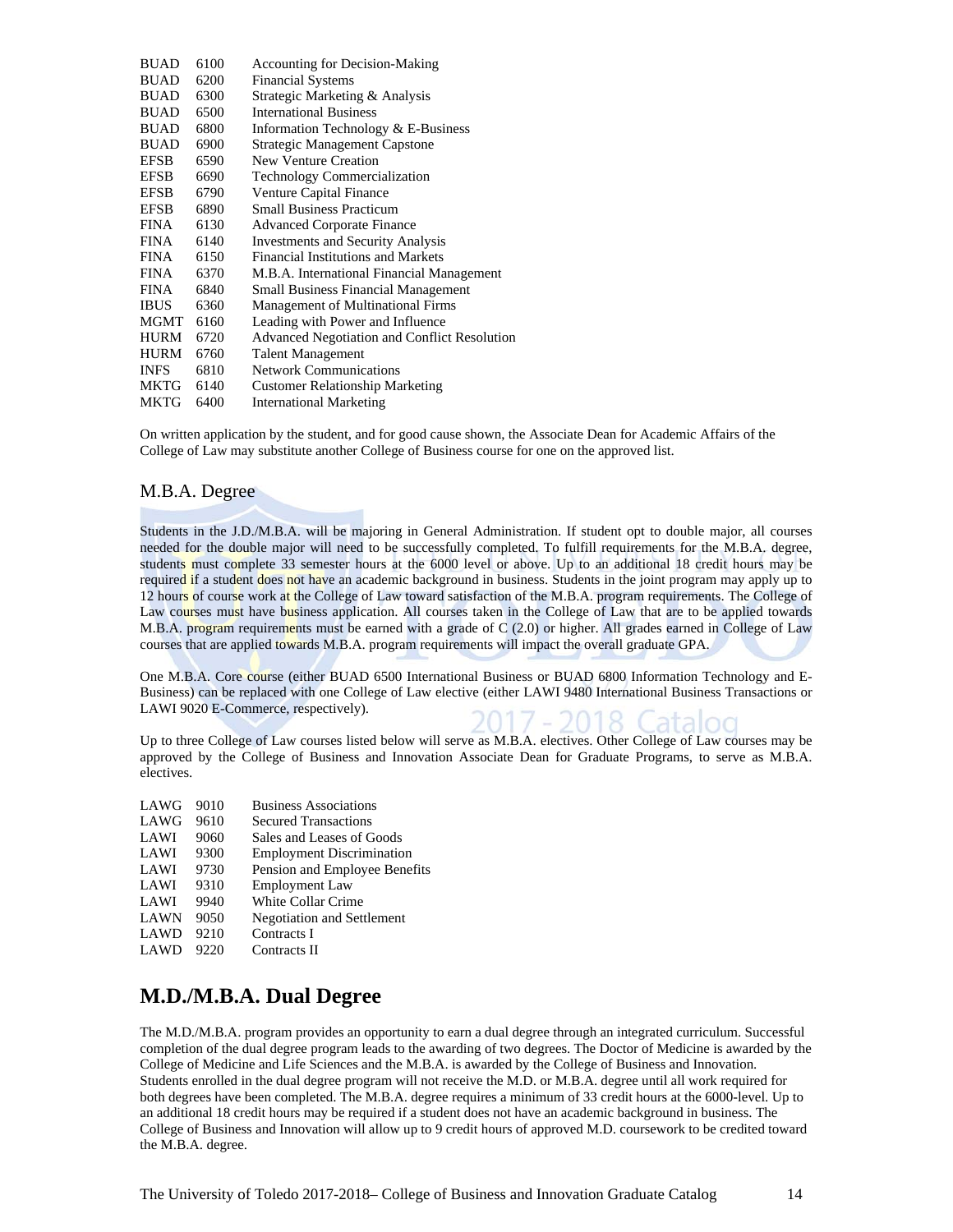It is recommended that M.D./M.B.A. students take 3 of the 4 Medical School courses below to serve as M.B.A. electives. These courses are already part of the 4th year MD curriculum.

| <b>FMDD</b> | -725 | Healthcare Systems: Issues, Trends and Perspectives |
|-------------|------|-----------------------------------------------------|
| <b>FMDD</b> | 770  | <b>Health Law</b>                                   |
| <b>MEDI</b> | 770. | Health Care Administration: Special Topics          |
| <b>PEDS</b> | 723  | Child Health Advocacy                               |
| <b>INDI</b> | 774  | Patient Safety and Quality Care                     |

Another option is for M.D. /M.B.A. students to complete 2 of the 4 Medical School courses listed above, along with 1 elective from the list below. The courses below are semester long courses (subject to availability) and cannot be taken during a medial student's required clerkship or clinical elective time. The course would have to be taken during the dedicated year of M.B.A. study (typically the 3rd year of the M.D./M.B.A. program).

This option does allow M.D./M.B.A. students the opportunity to fulfill the 4 week basic science elective required for medical school. Students should consult with their M.D. and M.B.A. Academic Advisors to determine the best approach for completing the dual degree based on their academic background and individual plan of study.

| <b>PUBH</b> | 6040 | <b>Public Health Administration</b>     |
|-------------|------|-----------------------------------------|
| <b>PUBH</b> | 6210 | Management of Public Health Agencies    |
| <b>PUBH</b> | 6220 | Budget and Finance in Public Health     |
| <b>PUBH</b> | 6350 | Public Health Law                       |
| <b>MGMT</b> | 6100 | Leading Through Ethical Decision Making |
| <b>HURM</b> | 6700 | Human Resource Management               |
| <b>HURM</b> | 6710 | <b>Employment and Labor Law</b>         |
| <b>EFSB</b> | 6590 | <b>New Venture Creation</b>             |

# **M.P.H./M.B.A. Dual Degree**

The M.P.H./M.B.A. program provides an opportunity to earn a dual degree through an integrated curriculum. The joint M.B.A./MPH degree is designed to prepare graduates with managerial and executive level career aspirations at the interface of healthcare delivery and business. The successful completion of the dual degree leads to the awarding of two degrees. The Master of Public Health degree is awarded by the College of Medicine and Life Sciences and the M.B.A. is awarded by the College of Business and Innovation. Students enrolled in the dual degree program can receive the M.P.H. or M.B.A. degree independently. The M.B.A. degree requires a minimum of 33 credit hours at the 6000-level. Up to an additional 18 credit hours may be required if a student does not have an academic background in business. The College of Business and Innovation will allow up to 9 credit hours of appropriate M.P.H. coursework to be credited toward the M.B.A. degree.

Appropriate M.P.H. courses listed under the Healthcare Systems Management: Public Health Administration concentration major of this catalog will be applied towards the M.B.A. elective area. Up to a maximum of 12 credit hours of 6000-level BUAD courses will apply towards the M.P.H. elective requirement.

Please refer to the College of Medicine and Life Science catalog for more information regarding the program requirements for the M.P.H. degree.

# **PharmD./M.B.A. Dual Degree**

The PharmD./M.B.A. program provides an opportunity to earn a dual degree through an integrated curriculum. Successful completion of the dual degree program leads to the awarding of two degrees. The PharmD. Degree is awarded by the College of Pharmacy and Pharmaceutical Sciences, and the M.B.A. degree is awarded by the College of Business and Innovation. Students enrolled in the dual degree program can receive the PharmD. or M.B.A. degree independently. The M.B.A. degree requires a minimum of 33 credit hours at the 6000-level. Up to an additional 18 credit hours may be required if a student does not have an academic background in business.

Students apply and are admitted to the PharmD program after two years of preparatory course work in chemistry, calculus, biology, organic chemistry, physics, and anatomy. This rigorous curriculum ensures that students entering the program are well prepared. It is at this point, the first year in the PharmD program and the student's junior year, were they would begin their coursework towards the M.B.A. The following table identifies each M.B.A course and describes how the student will complete the work. M.B.A. Pre-requisites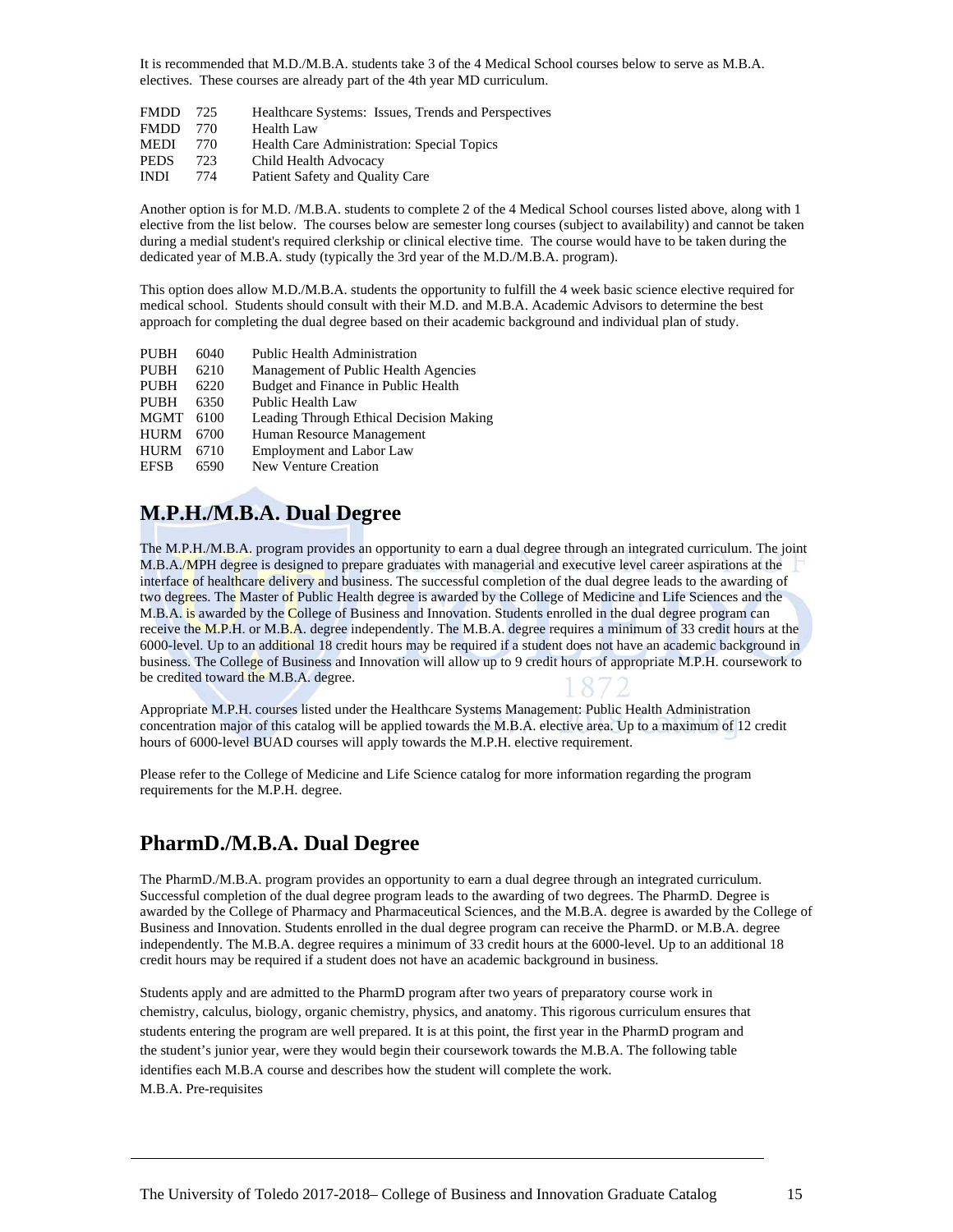| <b>Common Body of Knowledge</b> | <b>Hours</b> | <b>Courses Take by PharmD Students</b> | <b>Hours</b> |
|---------------------------------|--------------|----------------------------------------|--------------|
| <b>ACCT 5000</b>                | 3            | BUAD 2040 and BUAD 2050                | 6            |
| FINA 5210 (economics)           | 3            | <b>BUAD 3040</b>                       | 3            |
| FINA 5310 (finance)             | 3            | ECON 1150 and ECON 1200                | 6            |
| <b>MKTG 5410868</b>             | 3            | <b>BUAD 3010</b>                       | 3            |
| OSCM 5510 (statistics)          | 3            | PHPR 4330 Research Design & Drug<br>4  |              |
|                                 |              | Literature Eval 1                      |              |
|                                 |              | PHPR 6340 Research Design & Drug       |              |
|                                 |              | Literature Eval 2.                     |              |
|                                 |              | Or.                                    |              |
|                                 |              | Any Statistics I equivalent course     |              |
| OSCM 5520 (operations)          |              | <b>BUAD 3020</b>                       | 3            |

#### M.B.A. Curriculum

| <b>M.B.A. Core Courses</b>                                  | <b>Hours</b> | <b>Courses Take by PharmD Students</b>                                                          | <b>Hours</b> |             |
|-------------------------------------------------------------|--------------|-------------------------------------------------------------------------------------------------|--------------|-------------|
| <b>BUAD 6100</b>                                            | 3            | <b>BUAD 6100</b>                                                                                | 3            |             |
| <b>BUAD 6200</b>                                            |              | <b>BUAD 6200</b>                                                                                |              |             |
| <b>BUAD 6300</b>                                            |              | <b>BUAD 6300</b>                                                                                |              |             |
| <b>BUAD 6400</b>                                            |              | <b>BUAD 6400</b>                                                                                |              | <b>This</b> |
| <b>BUAD 6500</b>                                            |              | <b>BUAD 6500</b>                                                                                |              | plan        |
| <b>BUAD 6600</b>                                            |              | <b>BUAD 6600</b>                                                                                |              | of          |
| <b>BUAD 6800</b>                                            |              | <b>BUAD 6800</b>                                                                                |              | study       |
| <b>BUAD 6900</b>                                            |              | <b>BUAD 6900</b>                                                                                | 3            | woul<br>а   |
| Electives                                                   | 9            | APPE 8940 <sup>1</sup> (3 courses $@$ 4 hrs ea)                                                 | 12           | result      |
|                                                             |              | APPE 8940 - Advanced Pharmacy Practice Experiences in the "Management and Administration" track |              | in the      |
| will enable students to apply content from the M.B.A. core. |              |                                                                                                 |              | stude<br>nt |

having a M.B.A. major in General Administration. Students seeking a double major would be required to successfully meet the requirements set forth for each major.

 $\cap$  $\cap$  $\cap$ 

 $10/L$  $\sim$ 

olar.

The following table displays a potential matriculation pathway for this dual degree program.

| Year         | <b>Fall Semester</b>                             | <b>Spring Semester</b>           | <b>Summer Semester</b> |  |  |  |  |
|--------------|--------------------------------------------------|----------------------------------|------------------------|--|--|--|--|
|              | Pre-prof Pharmacy Courses                        | <b>Pre-prof Pharmacy Courses</b> |                        |  |  |  |  |
| $\mathbf{2}$ | Pre-prof Pharmacy Courses                        | Pre-prof Pharmacy Courses        |                        |  |  |  |  |
|              | Application and admission into the PharmD degree |                                  |                        |  |  |  |  |
| 3            | PharmD Coursework                                | PharmD Coursework                | <b>BBA Coursework</b>  |  |  |  |  |
| 4            | <b>PharmD Coursework</b>                         | PharmD Coursework *              | 1 PharmD Course        |  |  |  |  |
|              | 1 BBA course                                     | 1 BBA course                     | 4 M.B.A. courses       |  |  |  |  |
| 5            | <b>PharmD Coursework</b>                         | <b>PharmD</b> Coursework         | M.B.A. Coursework      |  |  |  |  |
|              | 1 M.B.A. course                                  | 1 M.B.A. course                  |                        |  |  |  |  |
| 6            | <b>APPE Experiences</b>                          | <b>APPE Experiences</b>          |                        |  |  |  |  |
|              |                                                  |                                  |                        |  |  |  |  |

Table 3. Potential matriculation pathway

\* Students graduate with BSPS degree after the Spring semester year 2.

BBA – Bachelors of Business Administration, M.B.A. – Masters of Business Administration.

## **Master of Science in Accountancy (M.S.A.)**

# **Accounting Core Courses:**

- ACCT 6130 External Financial Reporting III (ACCT 4130 at the undergraduate level)<br>ACCT 6190 Contemporary Financial Accounting Problems
- ACCT 6190 Contemporary Financial Accounting Problems<br>• ACCT 6210 Research in Accounting and Taxation
- ACCT 6210 Research in Accounting and Taxation
- OSCM 6250 Essentials of Business Analytics

#### **MSA Elective Courses for The "General MSA" And The "Specialized MSA Tracks": 18 Hours (6 Courses) - At Least 12 Credit Hours (4 Courses) Of Accounting Electives.**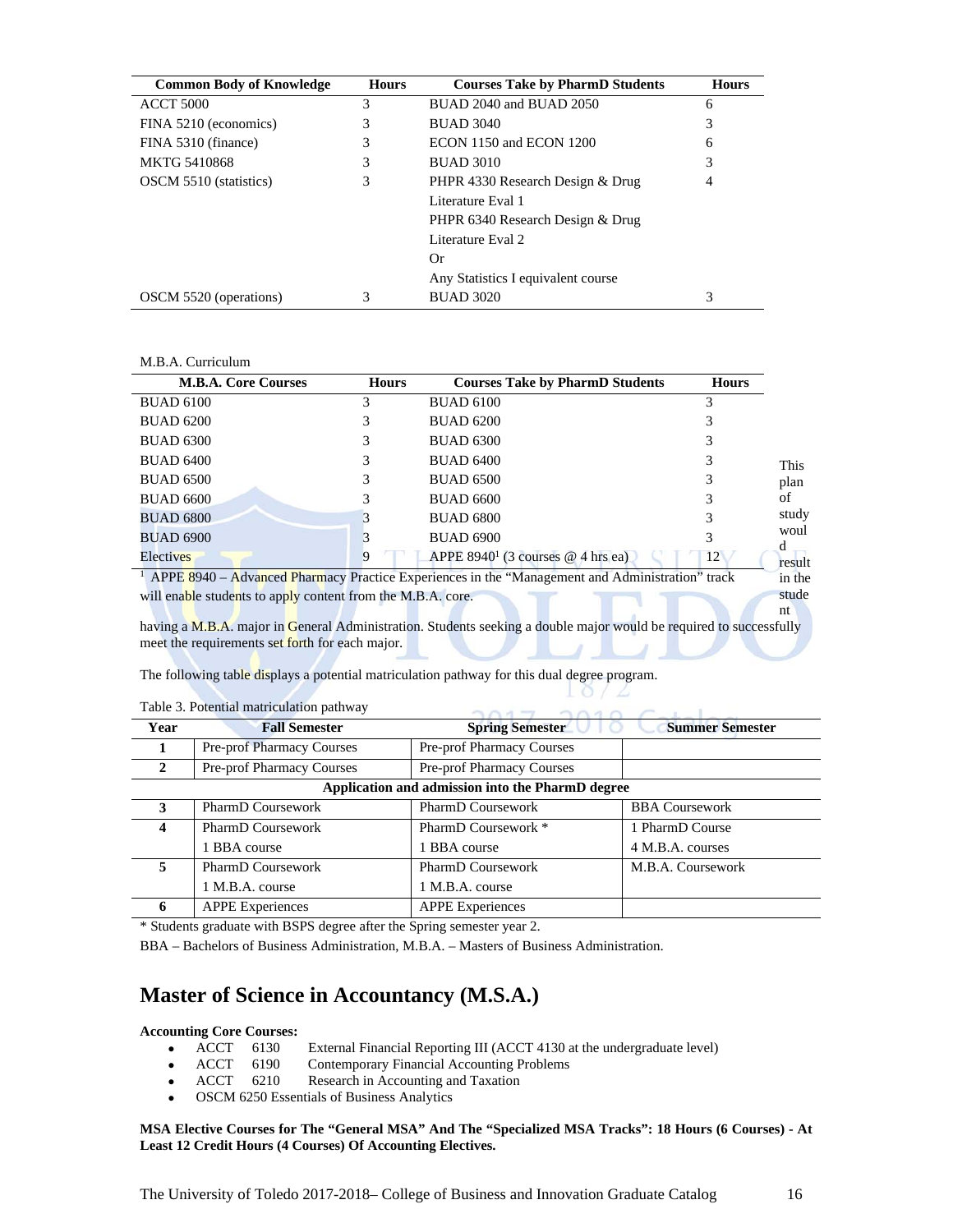- **MSA 4 Core Courses (12 hours) above required of all MSA students**
- **Accounting Elective Courses 12 hours (4 courses):**
	- o ACCT 6150 International Accounting and Taxation
	- o ACCT 6250 Taxation of Business Entities\*
	- o ACCT 6310 Advanced Managerial Accounting
	- o ACCT 6330 Advanced Topics in Accounting Information Systems
	- o ACCT 6410 Governmental & Not-for-Profit
	- o ACCT 6430 Business Valuation
	- o ACCT 6440 Advanced Auditing<br>
	o ACCT 6450 Fraud and Forensic
	- o ACCT 6450 Fraud and Forensic Accounting
	- o ACCT 6960 Independent Study In Accounting: Advanced CPA Studies
- **Business Electives 6 hours (2 courses):**
	- o Two graduate business courses.

#### **SPECIALIZED MSA TRACKS**

#### **AUDITING & IT TRACK**

- **MSA 4 Core Courses (12 hours) above required of all MSA students**
- **Accounting Electives (12 hours) Choose 4 courses from the following:**
	- O ACCT 6410 Governmental & Not-for-Profit<br>
	O ACCT 6440 Advanced Auditing
	- o ACCT 6440 Advanced Auditing<br>
	o ACCT 6450 Fraud and Forensic
	- O ACCT 6450 Fraud and Forensic Accounting<br>
	ACCT 6330 Advanced Topics in Accounting
	- Advanced Topics in Accounting Information Systems
	- o ACCT 6960 Independent Study In Accounting: Advanced CPA Studies

#### **Business Electives (6 hours) – Choose 2 course from the following:**

- o INFS 6150 Business Intelligence Management
- 
- o INFS 6610 Information Storage and Retrieval Structure<br>
INFS 6710 Management of Information Systems Securit o INFS 6710 Management of Information Systems Security.
	-

#### **FINANCIAL REPORTING AND FINANCE TRACK**

- **MSA 4 Core Courses (12 hours) above required of all MSA students**
- **Accounting Electives (12 hours) Choose 4 courses from the following:**
	- o ACCT 6150 International Accounting and Taxation<br>
	o ACCT 6250 Taxation of Business Entities\*
	- o ACCT 6250 Taxation of Business Entities\*
	- o ACCT 6310 Advanced Managerial Accounting
	- o ACCT 6410 Governmental & Not-for-Profit
	- o ACCT 6430 Business Valuation
	- o ACCT 6960 Independent Study In Accounting: Advanced CPA Studies
- **Business Electives (6 hours) Choose 2 course from the following:**<br>  $\circ$  BUAD 6200 Corporate Finance
	- o BUAD 6200 Corporate Finance
	- o FINA 6130 Advanced Corporate Finance
	- o FINA 6140 Investments and Security Analysis
	- o FINA 6340 Derivative Securities

#### **STRATEGIC MANAGERIAL ACCOUNTING AND OPERATIONS MANAGEMENT TRACK**

- **MSA 4 Core Courses (12 hours) above required of all MSA students**
- **Accounting Electives (12 hours) Choose 4 courses from the following:**
	- o ACCT 6150 International Accounting and Taxation<br>
	o ACCT 6310 Advanced Managerial Accounting
	- Advanced Managerial Accounting
	- o ACCT 6330 Advanced Topics in Accounting Information Systems
	- o ACCT 6410 Governmental & Not-for-Profit\*
	- o ACCT 6430 Business Valuation
	- o ACCT 6960 Independent Study In Accounting: Advanced CPA Studies
	- **Business Electives (6 hours) Choose 2 course from the following:**<br>  $\circ$  BUAD 6200 Corporate Finance
		- BUAD 6200 Corporate Finance<br>BUAD 6600 Supply Chain Man
		- o BUAD 6600 Supply Chain Management
		- o INFS 6150 Business Intelligence Management<br>
		o OSCM 6680 Total Ouality Management and SPC
		-
		- o OSCM 6680 Total Quality Management and SPC o OSCM 6690 Manufacturing Resources Management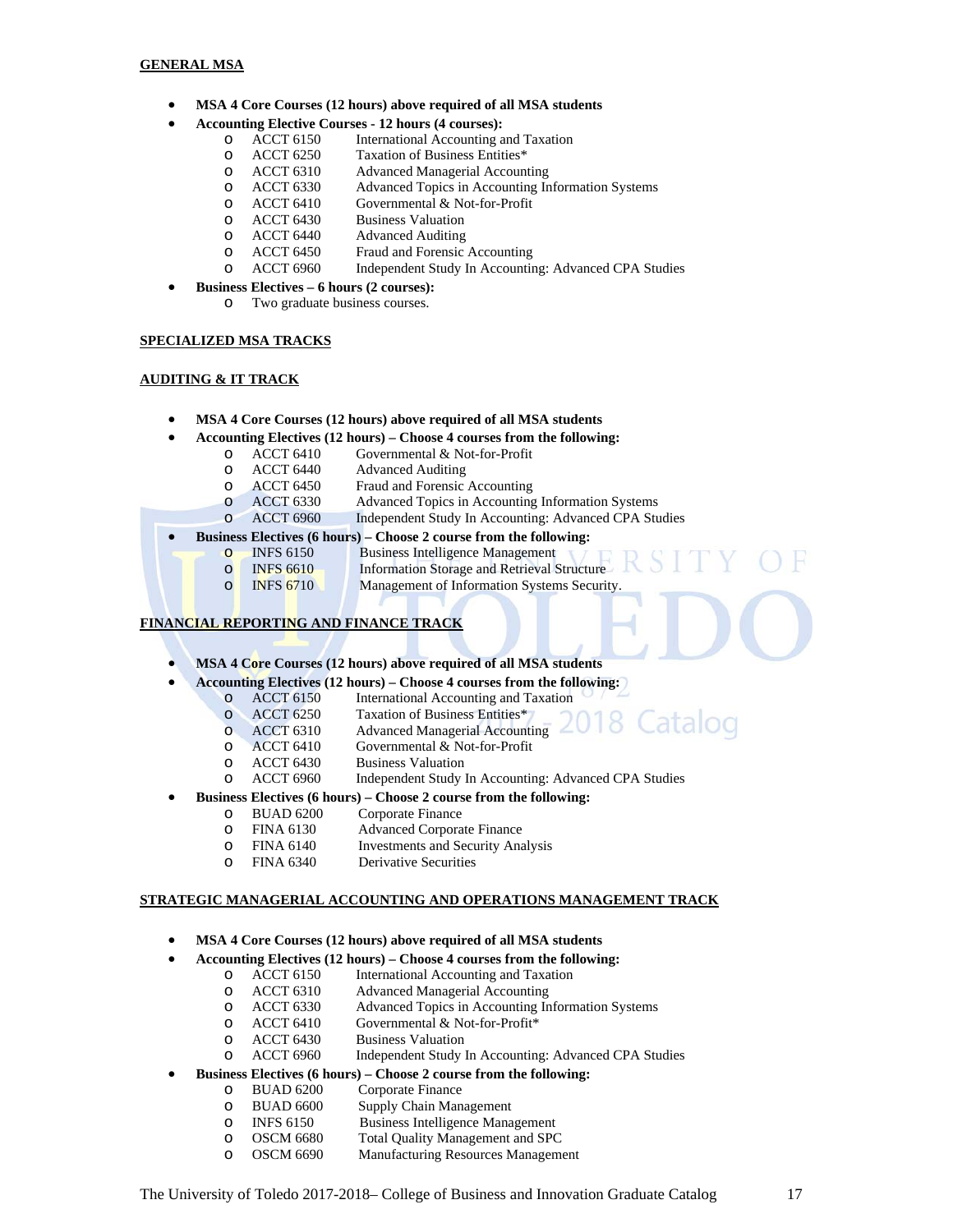Other UT graduate courses are allowed as electives with pre-approval from the MSA academic advisor. If a student takes one of the courses above at the undergraduate level (specifically ACCT 4130, ACCT 4250 and 4410), these courses may not be taken at the graduate level. This does not reduce the number of credit hours or courses required to earn the MSA degree. The student will select a different option with the Accounting Department Chair and MSA Program Adviser. Other courses from the College of Business and Innovation (or, in the case of a JD/MSA student, a course from the College of Law) may also be approved for the three areas above, with good cause shown, by the Accounting Department Chair and MSA Program Adviser.

### MSA Common Body of Knowledge

Based on the candidate's prior course work, any or all of the MSA Common Body of Knowledge may be waived (each course is three semester hours):

If a student can demonstrate that he/she has completed equivalent course work at the undergraduate level prior to admission to the M.S.A. program and has earned a grade of  $C(2.0)$  or better in the course(s), the corresponding course below may be waived. Undergraduate equivalents are in parentheses.

|           | <b>ACCT</b> | 5000   | Financial and Managerial Accounting (BUAD 2040 or ACTG 1040; and        |  |  |
|-----------|-------------|--------|-------------------------------------------------------------------------|--|--|
|           |             |        | BUAD 2050 or ACTG 1050)                                                 |  |  |
| $\bullet$ | ACCT        | 3110   | <b>External Financial Reporting I</b>                                   |  |  |
| $\bullet$ | ACCT        | 3210   | Individual Taxation                                                     |  |  |
| $\bullet$ | <b>ACCT</b> | 3310   | <b>Accounting Information Systems</b>                                   |  |  |
| $\bullet$ | ACCT        | 3/5120 | External Financial Reporting II (ACCT 5120)                             |  |  |
| $\bullet$ | ACCT        | 3/5320 | Internal Reporting (ACCT 5320)                                          |  |  |
| $\bullet$ | <b>ACCT</b> | 4/5420 | Auditing                                                                |  |  |
| $\bullet$ | <b>FINA</b> | 5210   | Economics for Business Decisions (ECON 1150 and 1200)                   |  |  |
| $\bullet$ | <b>FINA</b> | 5310   | Managerial Finance (BUAD 3040)                                          |  |  |
|           | <b>OSCM</b> | 5510   | Business Statistics with Computer Applications (BUAD 2060 or MATH 2600) |  |  |
|           |             |        | or MATH 2630)                                                           |  |  |
|           |             |        |                                                                         |  |  |

Students must have an average GPA of 3.0 or higher in the common body of knowledge courses in order to proceed into 6000 level accounting classes.

# **Doctor of Philosophy in Manufacturing and Technology Management (Ph.D.)**

The purpose of the Ph.D. program is to train scholars to meet traditional standards of excellence in, and contribute to, the manufacturing and technology management field through research, teaching and publication in academic and professional journals. Within this broad field, students can specialize in either (i) operations and supply chain management or (ii) information systems. The program is designed for individuals who seek to contribute to the advancement and dissemination of knowledge in manufacturing and technology management through an integrative approach with sound foundations in business, technology, and research methodology. Graduates are expected to pursue careers in academia, consulting, research or manufacturing organizations.

The basic philosophy underlying the doctoral program is that researchers in manufacturing and technology management require a careful and creative mix of functional management specialties, economics, technology, supply chain management, manufacturing, commercialization, and information technologies. Regardless of track, students must become experts in applying analytical tools such as statistics, optimization and research methodology. Therefore, the program is designed to provide students with abilities and skills to integrate and synthesize these diverse yet important related areas.

## **Prerequisites**

One year of calculus

Statistics that include regression and analysis of variance

One academic term of computer systems with applications

Micro- and Macro-economics

Some knowledge of computer programming for IS-track candidates

Prerequisites should be completed before starting the Ph.D. program.

The University of Toledo 2017-2018– College of Business and Innovation Graduate Catalog 18